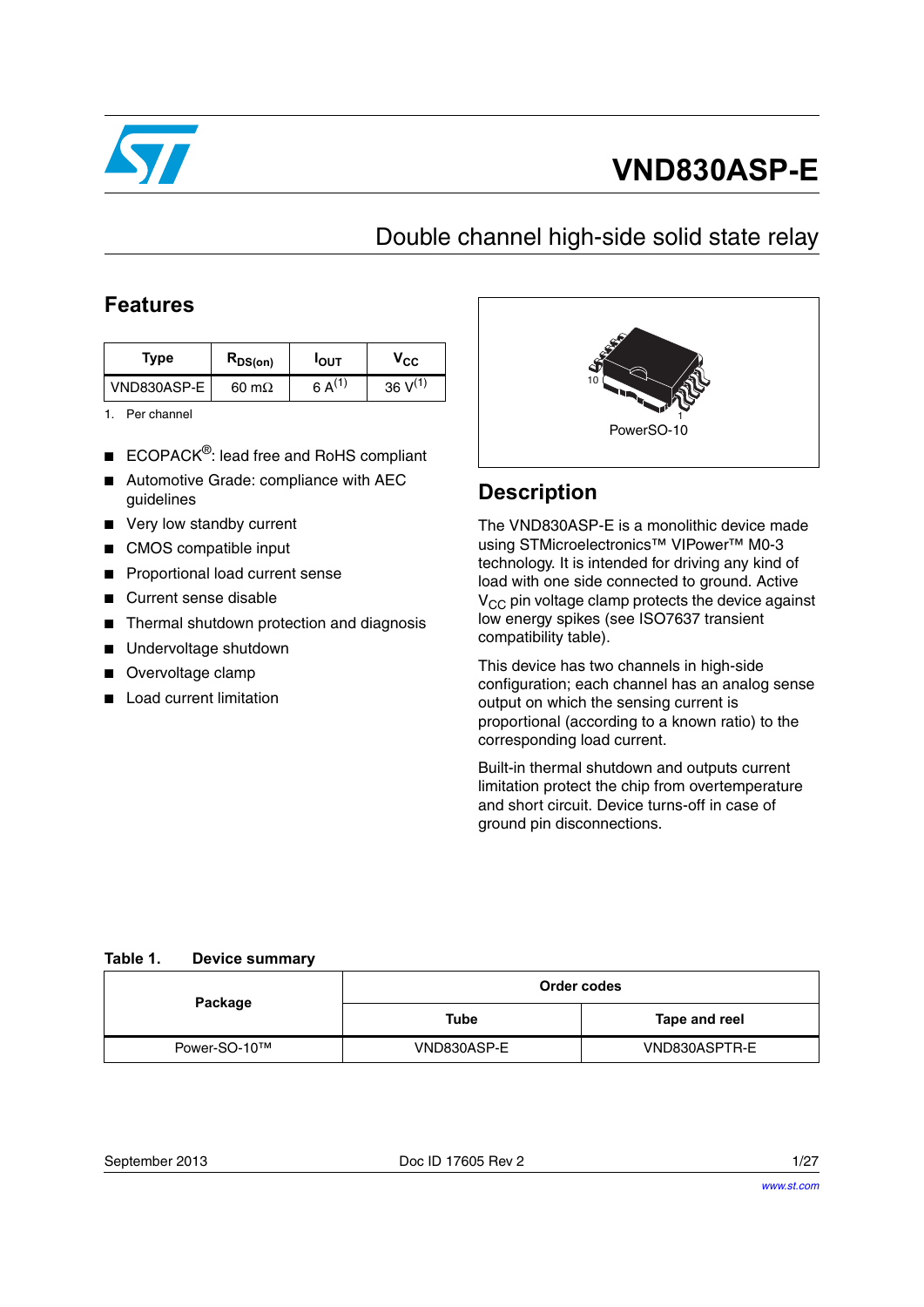# **Contents**

| 1              |     |                                                                   |  |  |  |  |
|----------------|-----|-------------------------------------------------------------------|--|--|--|--|
| $\overline{2}$ |     |                                                                   |  |  |  |  |
|                | 2.1 |                                                                   |  |  |  |  |
|                | 2.2 |                                                                   |  |  |  |  |
|                | 2.3 |                                                                   |  |  |  |  |
|                | 2.4 |                                                                   |  |  |  |  |
| 3              |     |                                                                   |  |  |  |  |
|                | 3.1 |                                                                   |  |  |  |  |
|                |     | Solution 1: resistor in the ground line (RGND only)  17<br>3.1.1  |  |  |  |  |
|                |     | Solution 2: diode (DGND) in the ground line  18<br>3.1.2          |  |  |  |  |
|                | 3.2 |                                                                   |  |  |  |  |
|                | 3.3 |                                                                   |  |  |  |  |
|                | 3.4 | PowerSO-10 maximum demagnetization energy ( $V_{CC}$ = 13.5 V) 19 |  |  |  |  |
| 4              |     |                                                                   |  |  |  |  |
|                | 4.1 |                                                                   |  |  |  |  |
| 5              |     |                                                                   |  |  |  |  |
|                | 5.1 |                                                                   |  |  |  |  |
|                | 5.2 |                                                                   |  |  |  |  |
|                | 5.3 |                                                                   |  |  |  |  |
| 6              |     |                                                                   |  |  |  |  |

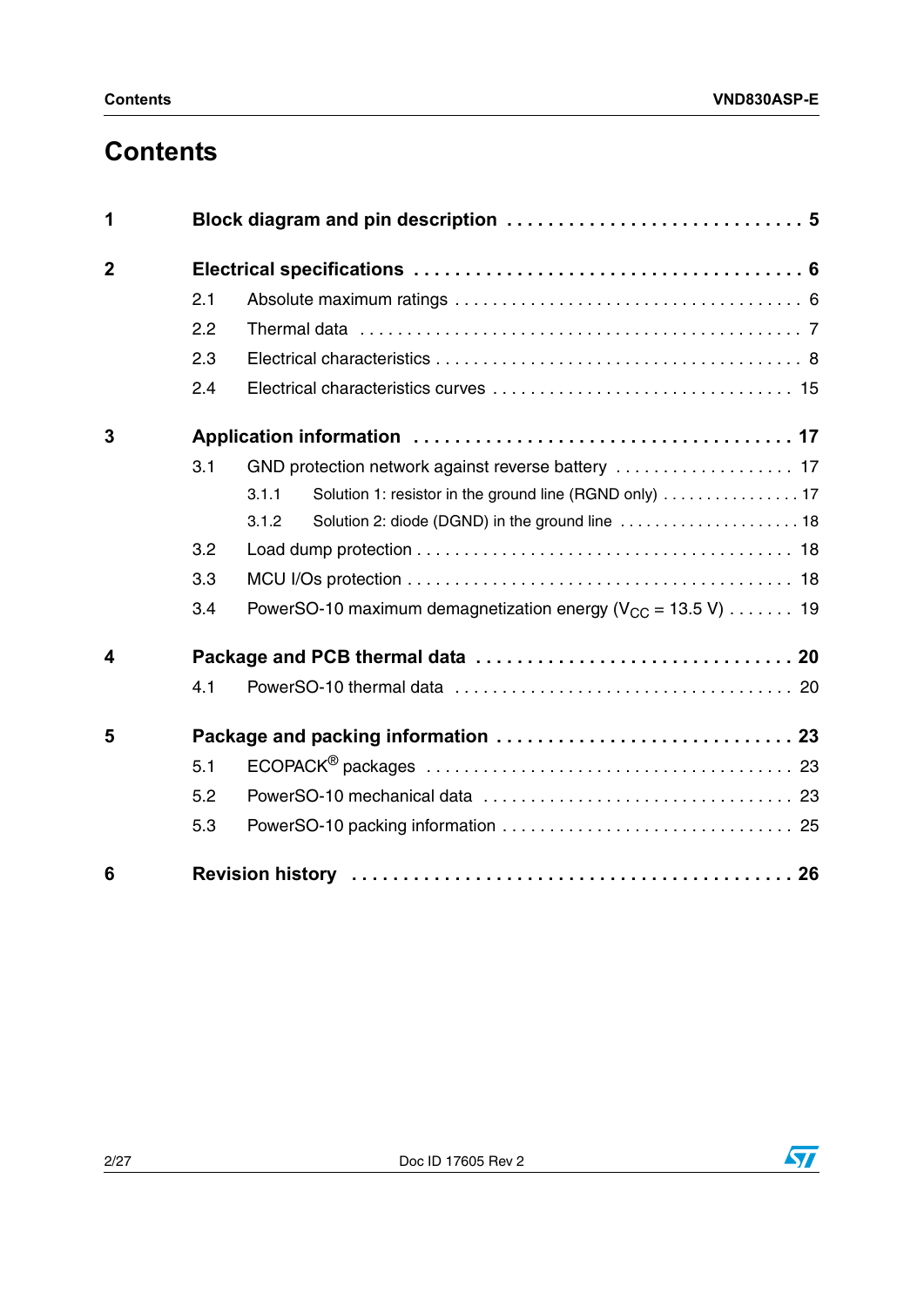# **List of tables**

| Table 1.  |  |
|-----------|--|
| Table 2.  |  |
| Table 3.  |  |
| Table 4.  |  |
| Table 5.  |  |
| Table 6.  |  |
| Table 7.  |  |
| Table 8.  |  |
| Table 9.  |  |
| Table 10. |  |
| Table 11. |  |
| Table 12. |  |
| Table 13. |  |
| Table 14. |  |
| Table 15. |  |
| Table 16. |  |

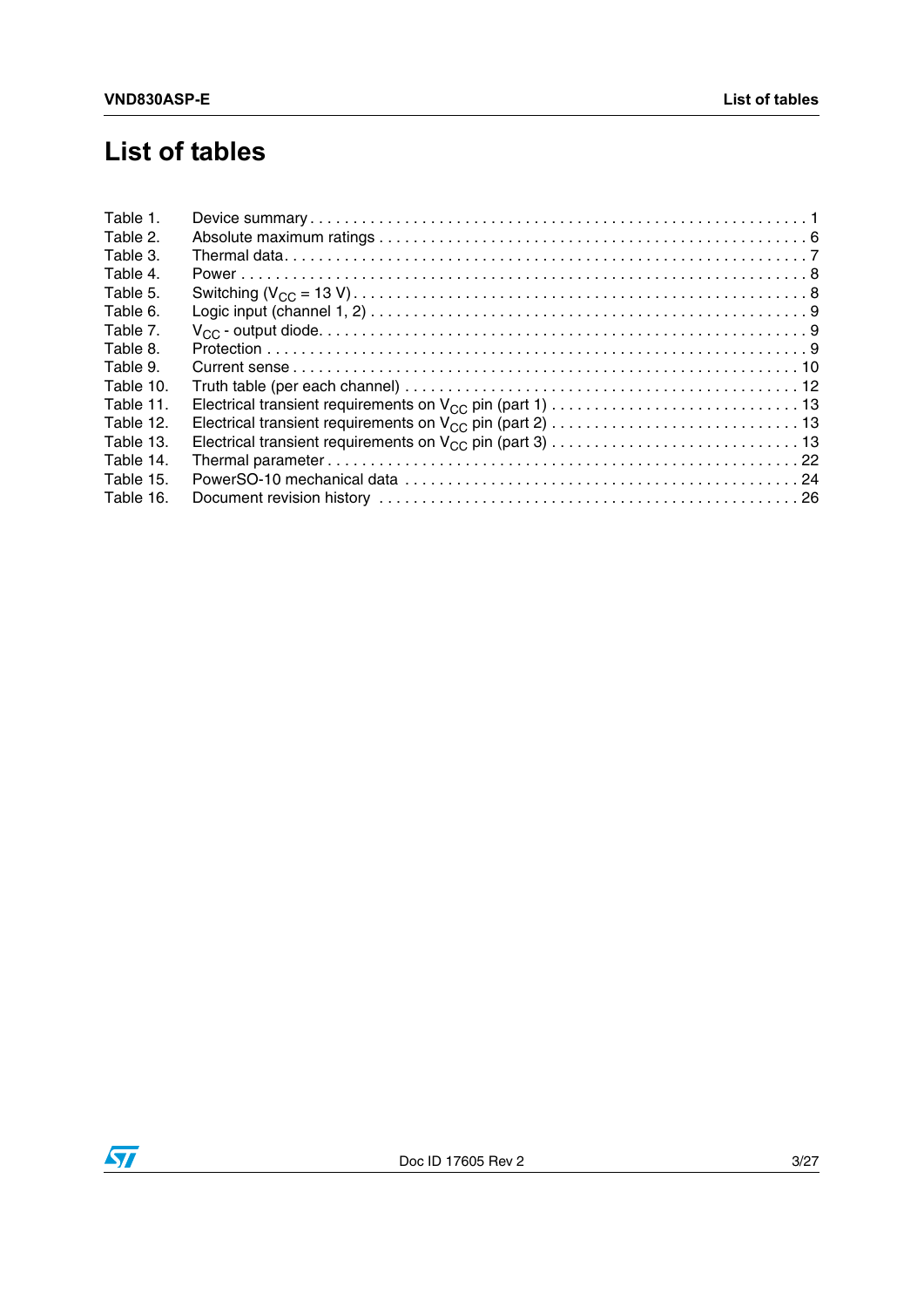# **List of figures**

| Thermal fitting model of a double channel HSD in PowerSO-10 21<br>PowerSO-10 suggested pad layout and tube shipment (no suffix)25 |
|-----------------------------------------------------------------------------------------------------------------------------------|

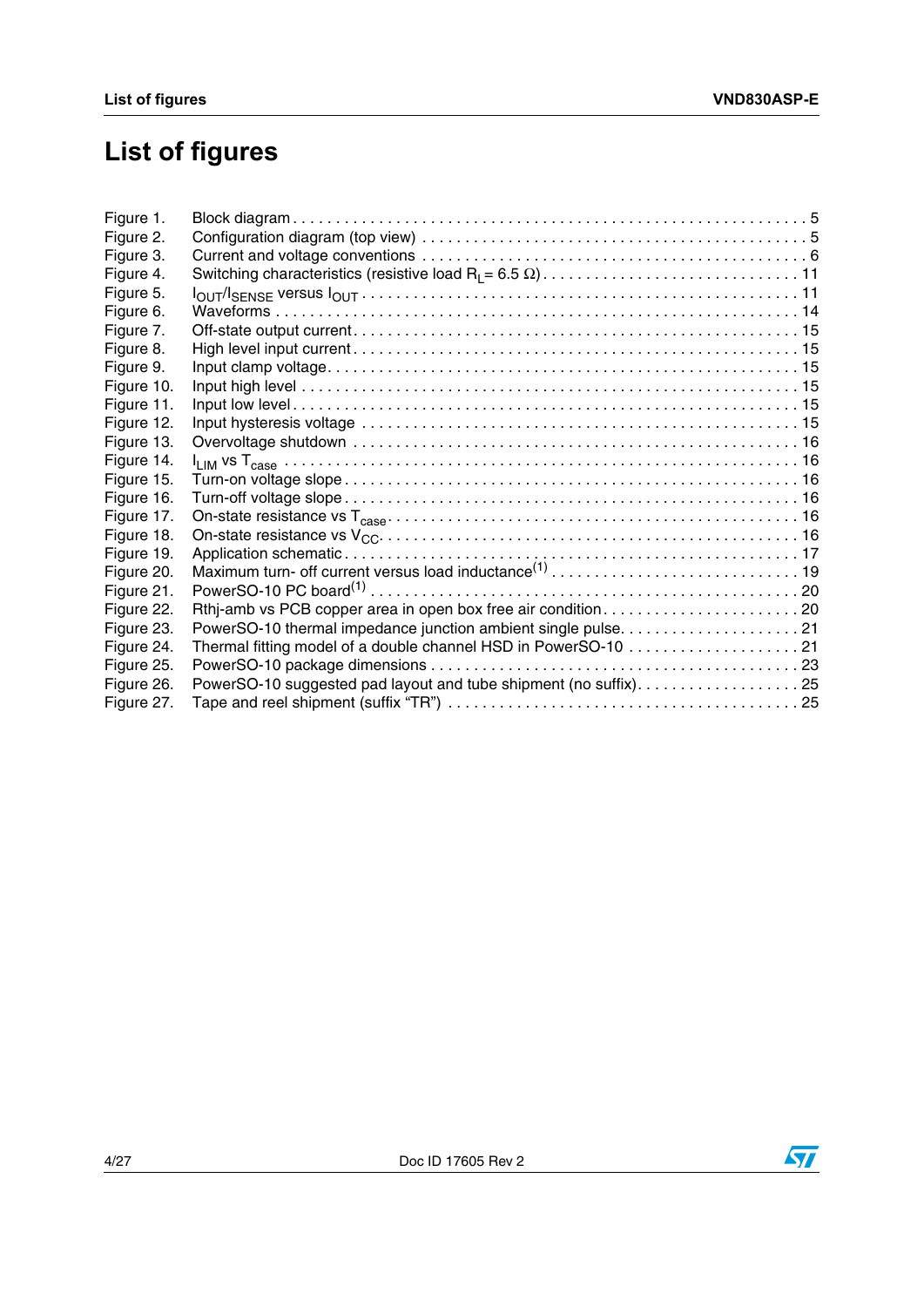## <span id="page-4-0"></span>**1 Block diagram and pin description**



#### <span id="page-4-1"></span>**Figure 1. Block diagram**

#### <span id="page-4-2"></span>**Figure 2. Configuration diagram (top view)**



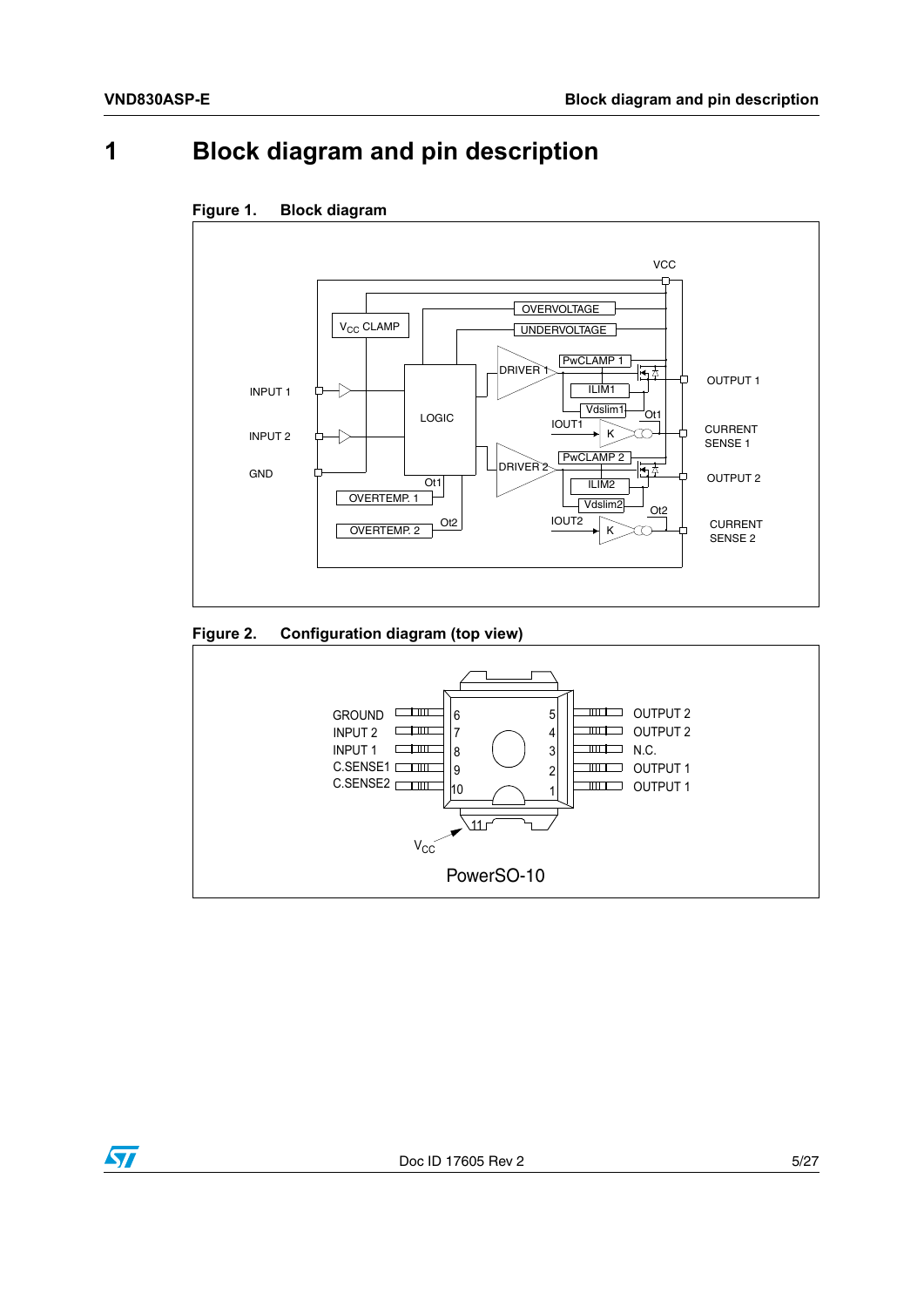## <span id="page-5-0"></span>**2 Electrical specifications**



#### <span id="page-5-3"></span>**Figure 3. Current and voltage conventions**

### <span id="page-5-1"></span>**2.1 Absolute maximum ratings**

Stressing the device above the rating listed in *[Table 2](#page-5-2)* may cause permanent damage to the device. These are stress ratings only and operation of the device at these or any other conditions above those indicated in the operating sections of this specification is not implied. Exposure to absolute maximum rating conditions for extended periods may affect device reliability. Refer also to the STMicroelectronics sure program and other relevant quality document.

| Symbol                    | <b>Parameter</b>              | Value              | <b>Unit</b> |
|---------------------------|-------------------------------|--------------------|-------------|
| $V_{CC}$                  | DC supply voltage             | 41                 | ν           |
| $-V_{CC}$                 | Reverse supply voltage        | $-0.3$             | ν           |
| - I <sub>GND</sub>        | DC reverse ground pin current | $-200$             | mA          |
| $I_{\text{OUT}}$          | Output current                | Internally limited | A           |
| <sup>I</sup> R            | Reverse output current        | -6                 | A           |
| <sup>I</sup> IN           | Input current                 | $+/- 10$           | mA          |
| <b>V<sub>CSENSE</sub></b> | Current sense maximum voltage | -3<br>$+15$        | ν<br>ν      |

<span id="page-5-2"></span>Table 2. **Absolute maximum ratings** 

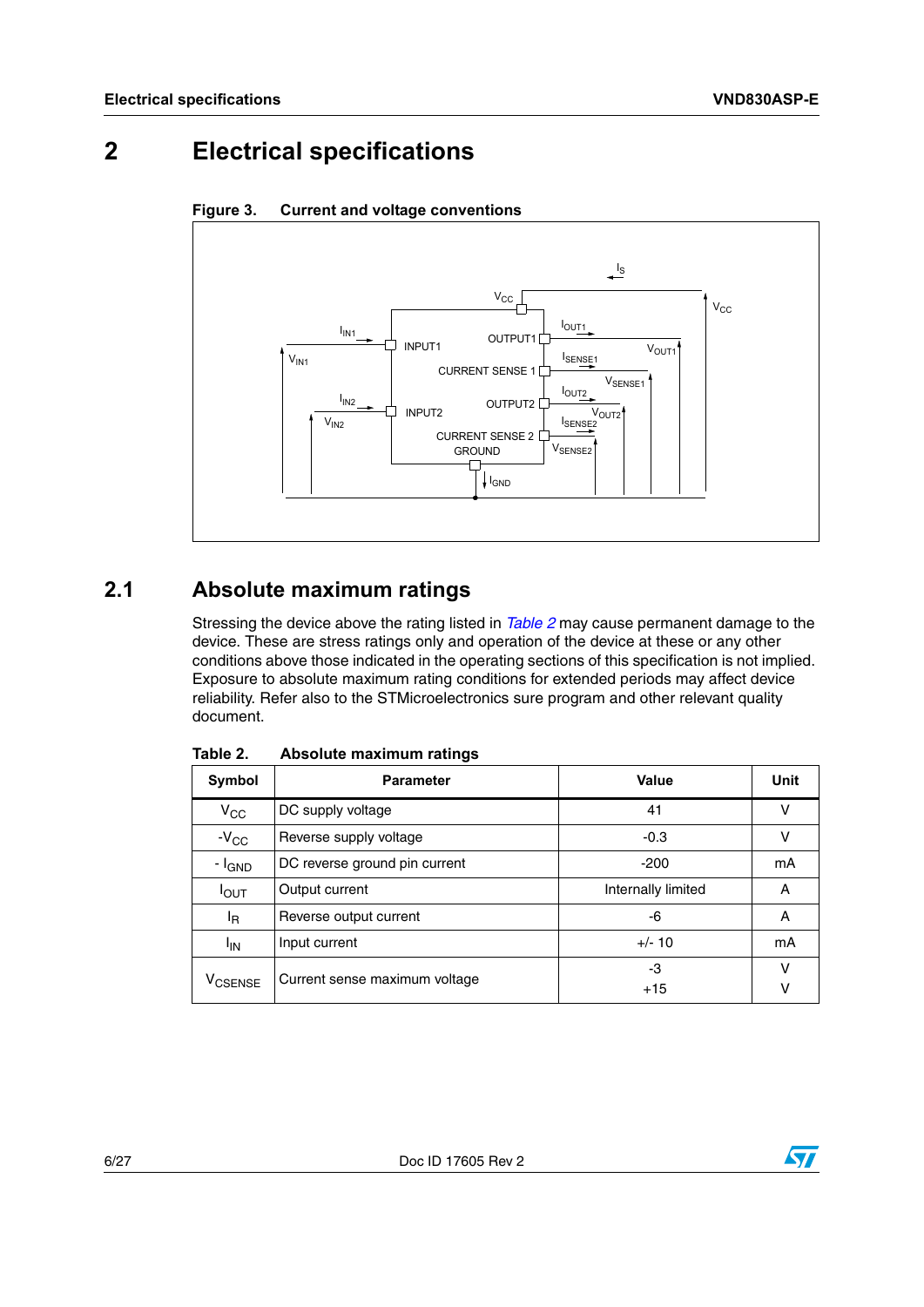| Symbol                    | <b>Parameter</b>                                                                                                                                           | Value                        | Unit             |
|---------------------------|------------------------------------------------------------------------------------------------------------------------------------------------------------|------------------------------|------------------|
| V <sub>ESD</sub>          | Electrostatic discharge (Human Body Model:<br>$R = 1.5 \Omega$ ; C = 100 pF)<br>– INPUT<br>- CURRENT SENSE<br>- OUTPUT<br>$-V_{CC}$                        | 4000<br>2000<br>5000<br>5000 | ٧<br>V<br>v<br>v |
| $E_{MAX}$                 | Maximum switching energy<br>(L = 1.8 mH; R <sub>L</sub> = 0 $\Omega$ ; V <sub>bat</sub> = 13.5 V;<br>$T_{\text{is tart}} = 150 \text{ °C}$ ; $I_L = 9 A$ ) | 100                          | mJ               |
| $P_{\text{tot}}$          | Power dissipation at $T_c = 25$ °C                                                                                                                         | 74                           | w                |
| $T_i$                     | Junction operating temperature                                                                                                                             | Internally limited           | °C               |
| $T_c$                     | Case operating temperature                                                                                                                                 | $-40$ to 150                 | °C               |
| $\mathsf{T}_{\text{STG}}$ | Storage temperature                                                                                                                                        | $-55$ to 150                 | °C               |

**Table 2. Absolute maximum ratings (continued)**

## <span id="page-6-0"></span>**2.2 Thermal data**

#### <span id="page-6-1"></span>Table 3. **Thermal data**

| Symbol                | <b>Parameter</b>                    | Value        | Unit               |
|-----------------------|-------------------------------------|--------------|--------------------|
| $R_{\text{thi-case}}$ | Thermal resistance junction-case    | 1.3          | °C/W               |
| $H_{\text{thi-amb}}$  | Thermal resistance junction-ambient | $51.2^{(1)}$ | $\rm ^{\circ}$ C/W |

1. When mounted on a standard single sided FR-4 board with 0.5 cm<sup>2</sup> of Cu (at least 35 µm thick). Horizontal mounting and no artificial air flow.

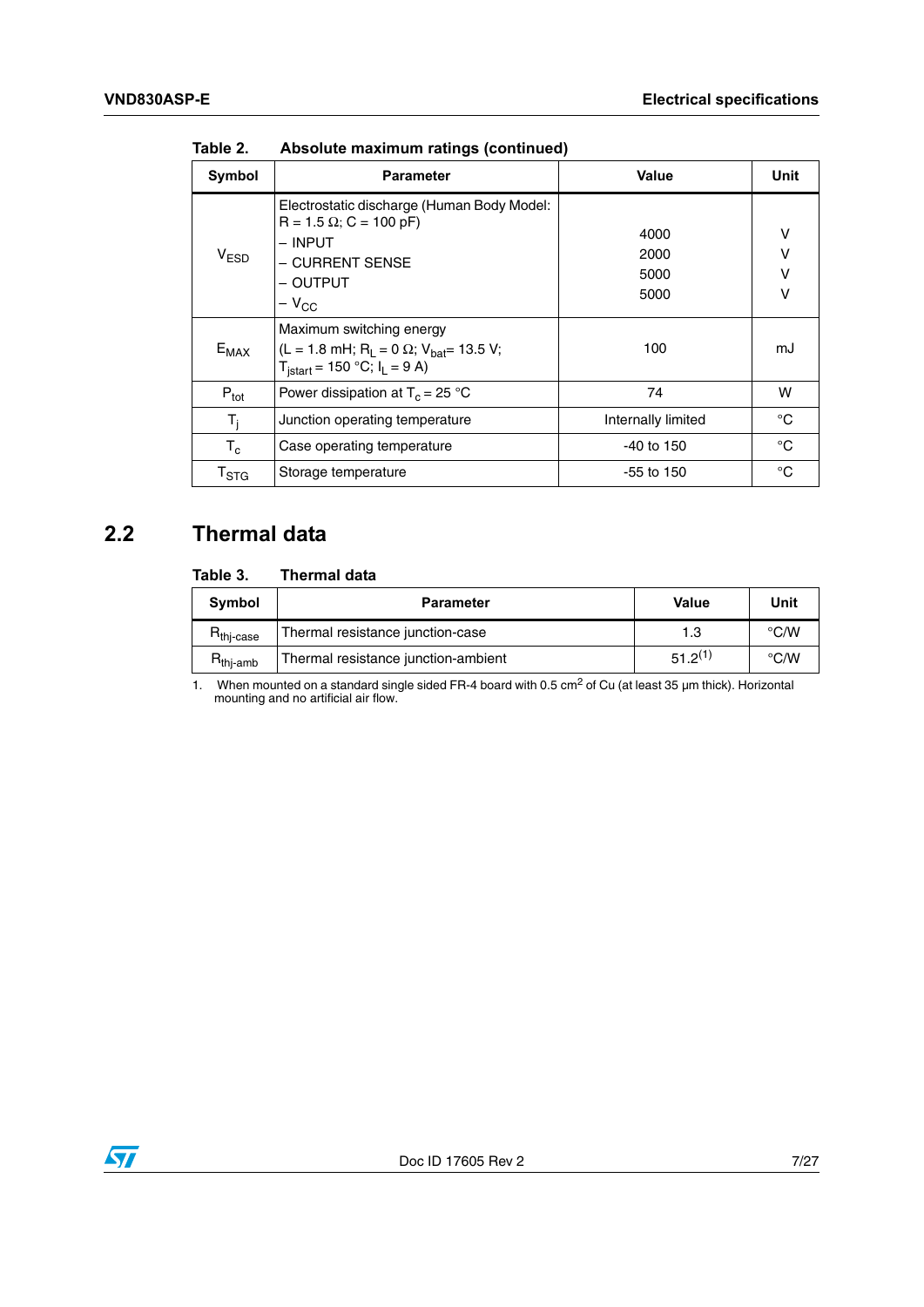## <span id="page-7-0"></span>**2.3 Electrical characteristics**

Values specified in this section are for 8 V < V<sub>CC</sub> < 36 V; -40 °C < T<sub>j</sub> < 150 °C, unless otherwise specified. (Per each channel).

| Symbol             | <b>Parameter</b>         | <b>Test conditions</b>                                                                                      | Min.     | Typ. | Max.           | Unit      |
|--------------------|--------------------------|-------------------------------------------------------------------------------------------------------------|----------|------|----------------|-----------|
| $V_{\rm CC}$       | Operating supply voltage |                                                                                                             | 5.5      | 13   | 36             | v         |
| V <sub>USD</sub>   | Undervoltage shutdown    |                                                                                                             | 3        | 4    | 5.5            | v         |
| $V_{\text{OV}}$    | Overvoltage shutdown     |                                                                                                             | 36       |      |                | v         |
| $R_{ON}$           | On-state resistance      | $I_{OUT} = 2 A; T_i = 25 °C$                                                                                |          |      | 60             | $m\Omega$ |
|                    |                          | $I_{OUT} = 2 A; T_i = 150 °C$                                                                               |          |      | 120            | $m\Omega$ |
| $V_{\text{clamp}}$ | Clamp voltage            | $I_{CC}$ = 20 mA <sup>(1)</sup>                                                                             | 41       | 48   | 55             | v         |
| $I_{\rm S}$        | Supply current           | Off-state; $V_{CC}$ = 13 V;<br>$V_{IN} = V_{OUIT} = 0 V$                                                    |          | 12   | 40             | μA        |
|                    |                          | Off-state; $V_{CC} = 13V$ ;<br>$V_{IN} = V_{OUT} = 0 V; T_i = 25 °C$                                        |          | 12   | 25             | μA        |
|                    |                          | On-state; $V_{IN} = 5 V$ ; $V_{CC} = 13 V$ ;<br>$I_{\text{OUT}} = 0$ A; $R_{\text{SENSE}} = 3.9$ k $\Omega$ |          |      | $\overline{7}$ | mA        |
| $I_{L(off1)}$      | Off-state output current | $V_{IN} = V_{OUIT} = 0 V$ ; $V_{CC} = 36 V$ ;<br>$T_i = 125 °C$                                             | $\Omega$ |      | 50             | μA        |
| $I_{L(off2)}$      | Off-state output current | $V_{IN} = 0 V$ ; $V_{OUT} = 3.5 V$                                                                          | $-75$    |      | 0              | μA        |
| $I_{L(off3)}$      | Off-state output current | $V_{IN} = V_{OUT} = 0 V$ ; $V_{CC} = 13 V$ ;<br>$T_i = 125 °C$                                              |          |      | 5              | μA        |
| $I_{L(off4)}$      | Off-state output current | $V_{IN} = V_{OUIT} = 0 V$ ; $V_{CC} = 13 V$ ;<br>$T_i = 25 °C$                                              |          |      | 3              | μA        |

<span id="page-7-1"></span>**Table 4. Power** 

1.  $V_{\text{clamp}}$  and  $V_{\text{OV}}$  are correlated. Typical difference is 5 V.

<span id="page-7-2"></span>Table 5. **Switching (V<sub>CC</sub> = 13 V)** 

| Symbol       | <b>Parameter</b>                             | <b>Test conditions</b>                                                                | Min | Typ              | Max | Unit      |
|--------------|----------------------------------------------|---------------------------------------------------------------------------------------|-----|------------------|-----|-----------|
| $t_{d(on)}$  | Turn-on delay time                           | $R_1 = 6.5 \Omega$ from $V_{IN}$ rising edge<br>to $V_{OUTT}$ = 1.3 V                 | -   | 30               |     | μs        |
| $t_{d(off)}$ | Turn-on delay time                           | $R_1 = 6.5 \Omega$ from $V_{1N}$ falling<br>edge to $V_{\text{OUT}} = 11.7 \text{ V}$ |     | 30               |     | μs        |
|              | $(dVOUT/dt)on$ Turn-on voltage slope         | $R_L$ = 6.5 $\Omega$ from $V_{OUT}$ = 1.3 V<br>to $V_{OUIT}$ = 10.4 V                 |     | See<br>Figure 15 |     | $V/\mu s$ |
|              | $(dV_{OUT}/dt)_{off}$ Turn-off voltage slope | $R_L$ = 6.5 $\Omega$ from $V_{OUT}$ = 11.7 V<br>to $V_{\text{OUT}} = 1.3 V$           |     | See<br>Figure 16 |     | $V/\mu s$ |

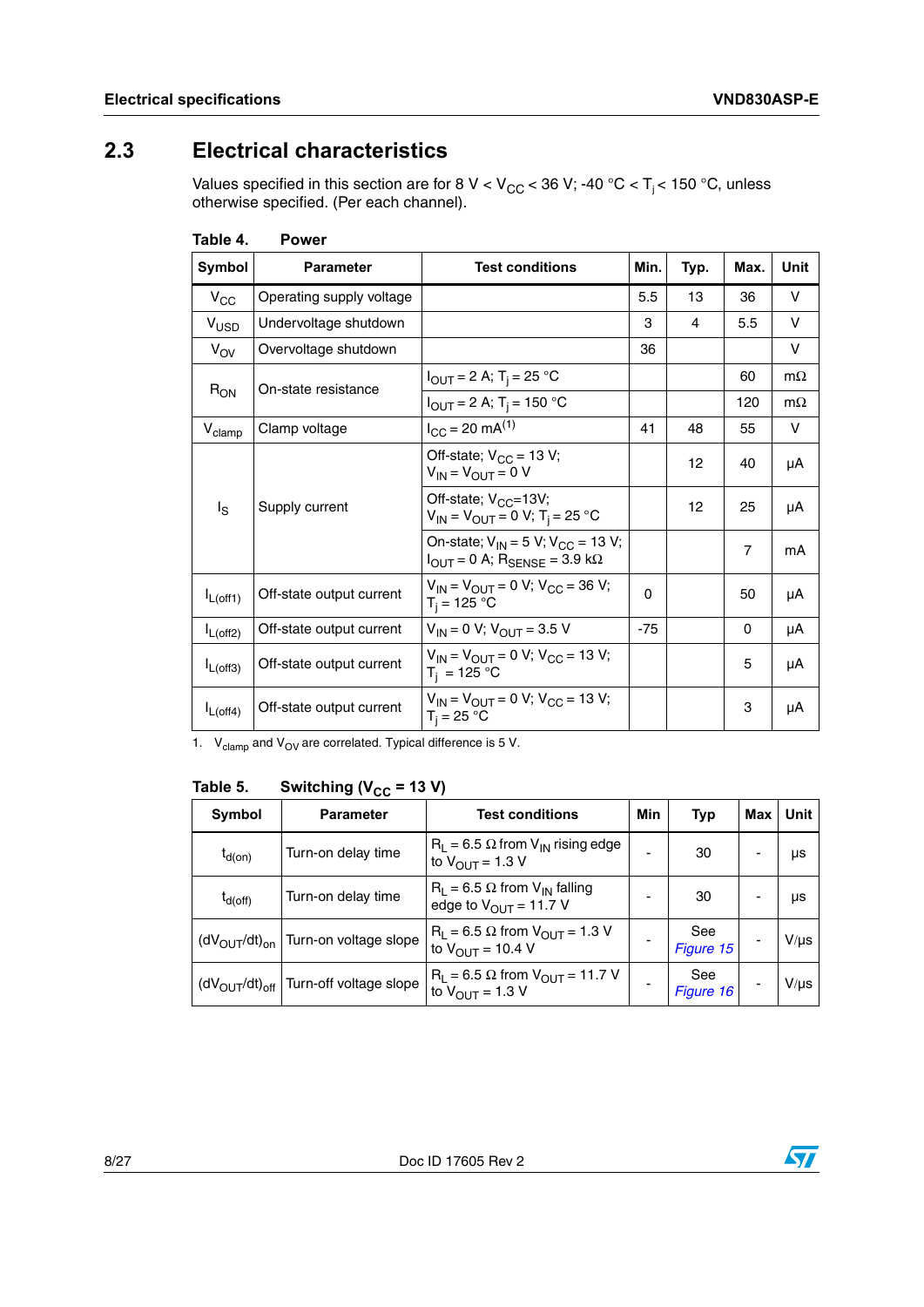| Symbol           | <b>Parameter</b>         | <b>Test conditions</b> | Min  | <b>Typ</b> | Max  | Unit |
|------------------|--------------------------|------------------------|------|------------|------|------|
| $V_{ L}$         | Input low level voltage  |                        |      |            | 1.25 | v    |
| ŀ۱L              | Low level input current  | $V_{IN}$ = 1.25 V      |      |            |      | μA   |
| $V_{\text{IH}}$  | Input high level voltage |                        | 3.25 |            |      | V    |
| ЧH               | High level input current | $V_{IN}$ = 3.25 V      |      |            | 10   | μA   |
| $V_{I(hyst)}$    | Input hysteresis voltage |                        | 0.5  |            |      | v    |
| $V_{\text{ICL}}$ | Input clamp voltage      | $I_{IN}$ = 1 mA        | 6    | 6.8        | 8    | v    |
|                  |                          | $I_{IN}$ = -1 mA       |      | $-0.7$     |      | v    |

<span id="page-8-0"></span>Table 6. Logic input (channel 1, 2)

#### <span id="page-8-1"></span>Table 7. V<sub>CC</sub> - output diode

| <b>Symbol</b> | <b>Parameter</b> | <b>Test conditions</b>                                                                                   | Min | <b>Typ</b> | <b>Max</b> | Unit |
|---------------|------------------|----------------------------------------------------------------------------------------------------------|-----|------------|------------|------|
| V⊏            |                  | Forward on voltage $\vert \cdot \vert_{\text{OUT}} = 2 \text{ A}; \tau_i = 150 \text{ }^{\circ}\text{C}$ | -   |            | 0.6        |      |

#### <span id="page-8-2"></span>Table 8. **Protection**

| Symbol                        | <b>Parameter</b>                  | <b>Test conditions</b>                                       | Min. | Typ.                                       | Max. | <b>Unit</b> |
|-------------------------------|-----------------------------------|--------------------------------------------------------------|------|--------------------------------------------|------|-------------|
|                               | DC short circuit current          | $V_{\rm CC}$ = 13 V                                          | 6    | 9                                          | 15   | A           |
| $I_{\text{lim}}$              |                                   | 5.5 V < $V_{CC}$ < 36 V                                      |      |                                            | 15   | A           |
| T <sub>TSD</sub>              | Thermal shutdown<br>temperature   |                                                              | 150  | 175                                        | 200  | °C          |
| $T_R$                         | Thermal reset temperature         |                                                              | 135  |                                            |      | °C          |
| $T_{H YST}$                   | Thermal hysteresis                |                                                              | 7    | 15                                         |      | °C          |
| $\mathsf{V}_{\mathsf{demag}}$ | Turn-off output voltage<br>clamp  | $I_{\text{OUT}} = 2$ A; $V_{\text{IN}} = 0$ V;<br>$L = 6$ mH |      | $V_{CC}$ -41   $V_{CC}$ -48   $V_{CC}$ -55 |      | $\vee$      |
| V <sub>ON</sub>               | Output voltage drop<br>limitation | $I_{OUT}$ = 10 mA                                            |      | 50                                         |      | mV          |

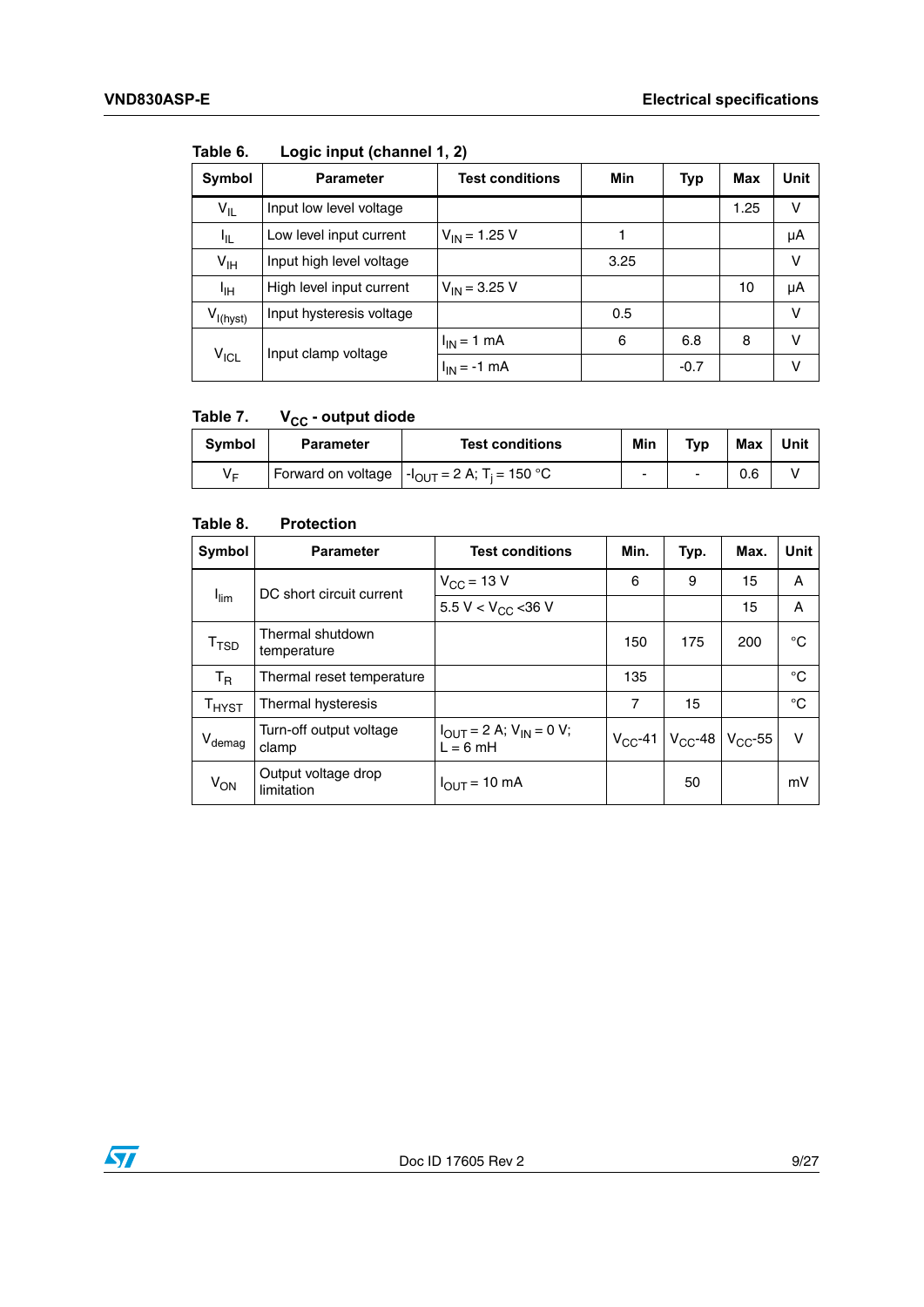<span id="page-9-0"></span>

| Table 9. | Current sense <sup>(1)</sup> |
|----------|------------------------------|
|----------|------------------------------|

| <b>Symbol</b>                                                  | <b>Parameter</b>                                                 | <b>Test conditions</b>                                                                                                                         | Min          | Typ          | Max          | Unit |
|----------------------------------------------------------------|------------------------------------------------------------------|------------------------------------------------------------------------------------------------------------------------------------------------|--------------|--------------|--------------|------|
| $K_0$                                                          | <b>IOUT/ISENSE</b>                                               | $I_{\text{OUT1}}$ or $I_{\text{OUT2}} = 0.05$ A;<br>$V_{\text{SENSE}} = 0.5 V$ ; other channels<br>open; T <sub>i</sub> = -40 °C150 °C         | 600          | 1300         | 2000         |      |
| $K_1$                                                          | $I_{\text{OUT}}/I_{\text{SENSE}}$                                | $I_{\text{OUT1}}$ or $I_{\text{OUT2}} = 0.25$ A;<br>$V_{\text{SENSE}} = 0.5 V$ ; other channels<br>1000<br>open; T <sub>i</sub> = -40 °C150 °C |              | 1400         | 1900         |      |
| $dK_1/K_1$                                                     | Current sense ratio drift                                        | $I_{\text{OUT1}}$ or $I_{\text{OUT2}} = 0.25$ A;<br>$V_{\text{SENSE}} = 0.5 V$ ; other channels<br>open; T <sub>i</sub> = -40 °C150 °C         | $-10$        |              | $+10$        | %    |
| $K_2$                                                          | <b>IOUT/ISENSE</b>                                               | $I_{\text{OUT1}}$ or $I_{\text{OUT2}} = 1.6$ A; $V_{\text{SENSE}} = 4$ V;<br>other channels open; $T_i = -40$ °C<br>$T_i = 25 °C150 °C$        | 1280<br>1300 | 1500<br>1500 | 1800<br>1780 |      |
| $dK_2/K_2$                                                     | Current sense ratio drift                                        | $I_{\text{OUT1}}$ or $I_{\text{OUT2}} = 1.6$ A; $V_{\text{SENSE}} = 4$ V;<br>other channels open;<br>$T_i = -40 °C150 °C$                      | -6           |              | +6           | $\%$ |
| $K_3$                                                          | <b>IOUT/ISENSE</b>                                               | $I_{\text{OUT1}}$ or $I_{\text{OUT2}} = 2.5$ A; $V_{\text{SENSE}} = 4$ V;<br>other channels open; $T_i = -40$ °C<br>$T_i = 25 °C150 °C$        | 1280<br>1340 | 1500<br>1500 | 1680<br>1600 |      |
| $dK_3/K_3$                                                     | Current sense ratio drift                                        | $I_{\text{OUT1}}$ or $I_{\text{OUT2}} = 2.5$ A; $V_{\text{SENSE}} = 4$ V;<br>other channels open;<br>$T_i = -40 °C150 °C$                      | -6           |              | +6           | %    |
|                                                                | Analog sense leakage                                             | $V_{IN} = 0 V$ ; $I_{OUT} = 0 A$ ; $V_{SENSE} = 0 V$ ;<br>$T_i = -40 °C150 °C$                                                                 | $\Omega$     |              | 5            | μA   |
| <b>I</b> SENSE                                                 | current                                                          | $V_{IN}$ = 5 V; $I_{OUT}$ = 0 A; $V_{SENSE}$ = 0 V;<br>$T_i = -40 °C150 °C$                                                                    | 0            |              | 10           | μA   |
| Max analog sense output<br><b>V<sub>SENSE</sub></b><br>voltage |                                                                  | $V_{CC}$ = 5.5 V; $I_{OUT1.2}$ = 1.3 A;<br>$R_{\text{SENSE}} = 10 \text{ k}\Omega$                                                             | $\mathbf{2}$ |              |              | v    |
|                                                                |                                                                  | $V_{CC}$ > 8 V, $I_{OUT1,2}$ = 2.5 A;<br>$R_{\text{SENSE}} = 10 \text{ k}\Omega$                                                               | 4            |              |              | v    |
| <b>V</b> SENSEH                                                | Sense voltage in<br>overtemperature condition                    | $V_{CC}$ = 13 V; R <sub>SENSE</sub> = 3.9 k $\Omega$                                                                                           |              | 5.5          |              | V    |
| R <sub>VSENSEH</sub>                                           | Analog sense output<br>impedance in<br>overtemperature condition | $V_{CC}$ = 13 V; T <sub>i</sub> > T <sub>TSD</sub> ;<br>All channels open                                                                      |              | 400          |              | Ω    |
| <b>IDSENSE</b>                                                 | Current sense delay<br>response                                  | to 90% $I_{\text{SENSE}}$ <sup>(2)</sup>                                                                                                       |              |              | 500          | μs   |

1.  $9 V \leq V_{CC} \leq 16 V$  (see *[Figure 4](#page-10-0)*)

2. Current sense signal delay after positive input slope. Sense pin doesn't have to be left floating.

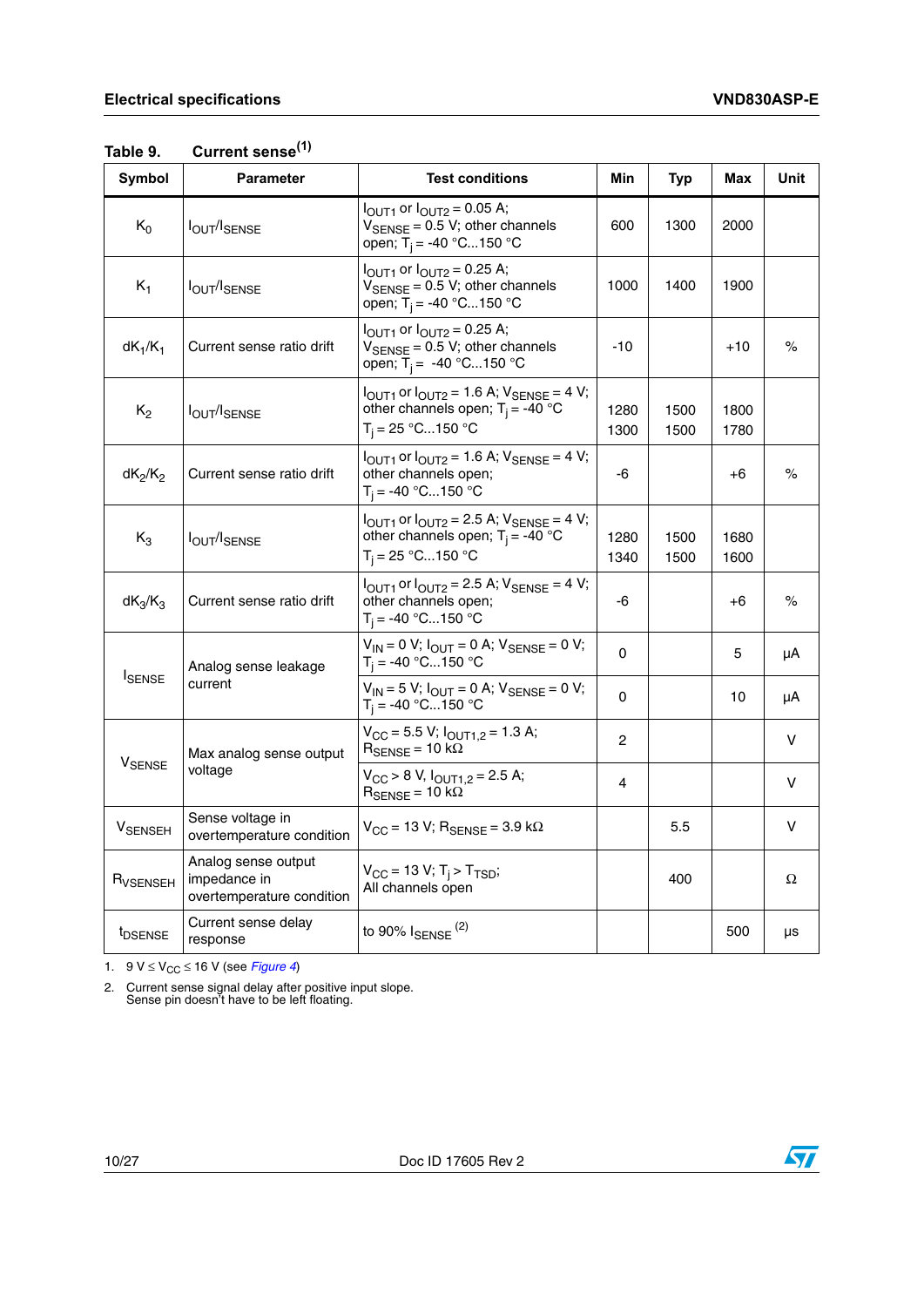

<span id="page-10-0"></span>**Figure 4.** Switching characteristics (resistive load  $R_1 = 6.5 \Omega$ )

<span id="page-10-1"></span>





Doc ID 17605 Rev 2 11/27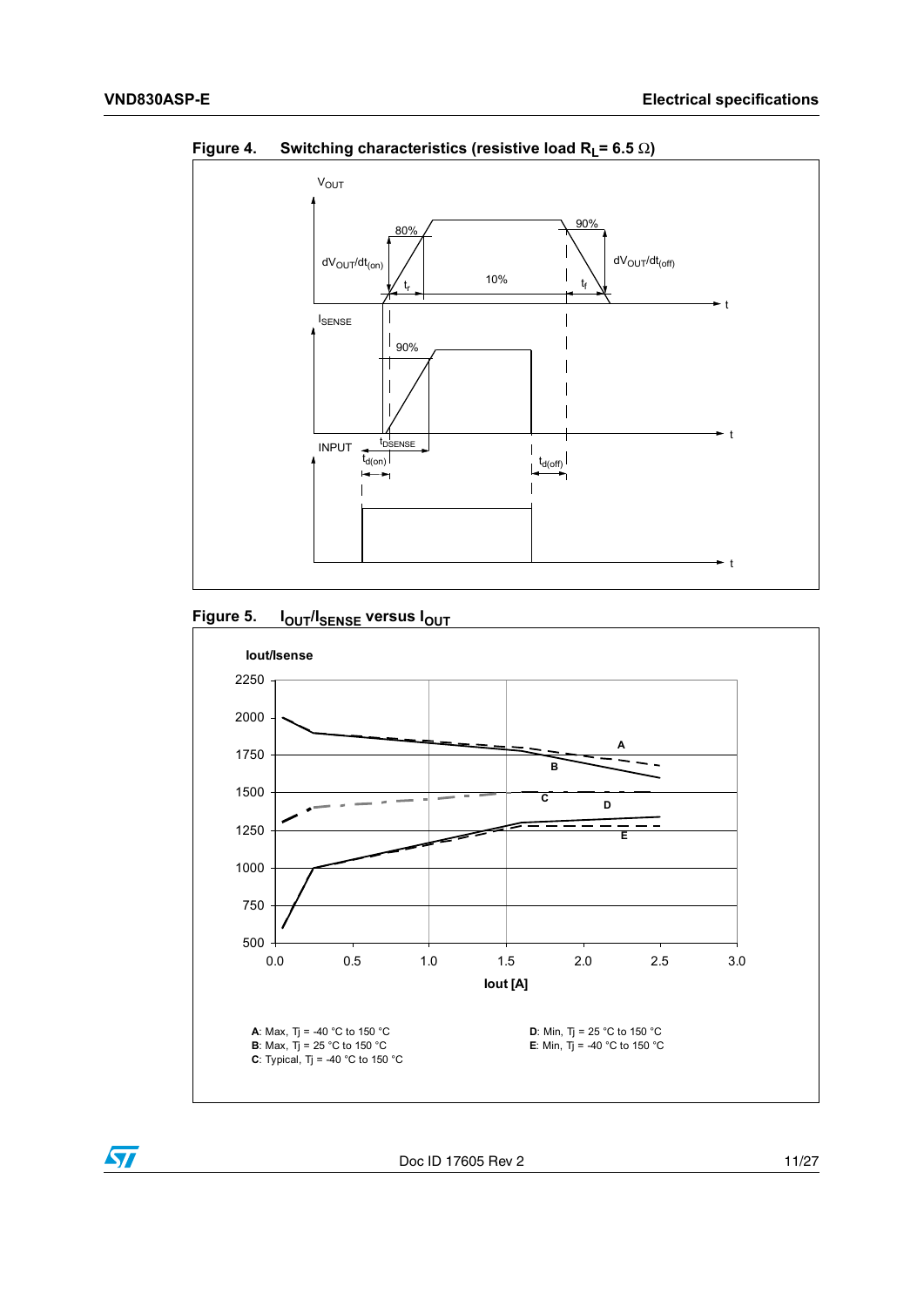<span id="page-11-0"></span>

| Truth table (per each channel) | Table 10. |  |  |  |
|--------------------------------|-----------|--|--|--|
|--------------------------------|-----------|--|--|--|

| <b>Conditions</b>                | Input  | Output | <b>Sense</b>                                                                                                      |  |
|----------------------------------|--------|--------|-------------------------------------------------------------------------------------------------------------------|--|
| Normal operation                 | н      | н      | 0<br>Nominal                                                                                                      |  |
| Overtemperature                  | н      |        | $\Omega$<br><b>V</b> SENSEH                                                                                       |  |
| Undervoltage                     | н      |        | 0<br>0                                                                                                            |  |
| Overvoltage                      | н      |        | O<br>0                                                                                                            |  |
| Short circuit to GND             | н<br>н |        | $\Omega$<br>$(T_j < T_{\text{TSD}})$<br>$\overline{\mathbf{0}}$<br>$(T_i > T_{TSD})$<br><b>V<sub>SENSEH</sub></b> |  |
| Short circuit to $V_{CC}$        | н      | Н<br>Н | 0<br>< Nominal                                                                                                    |  |
| Negative output voltage<br>clamp |        |        | 0                                                                                                                 |  |

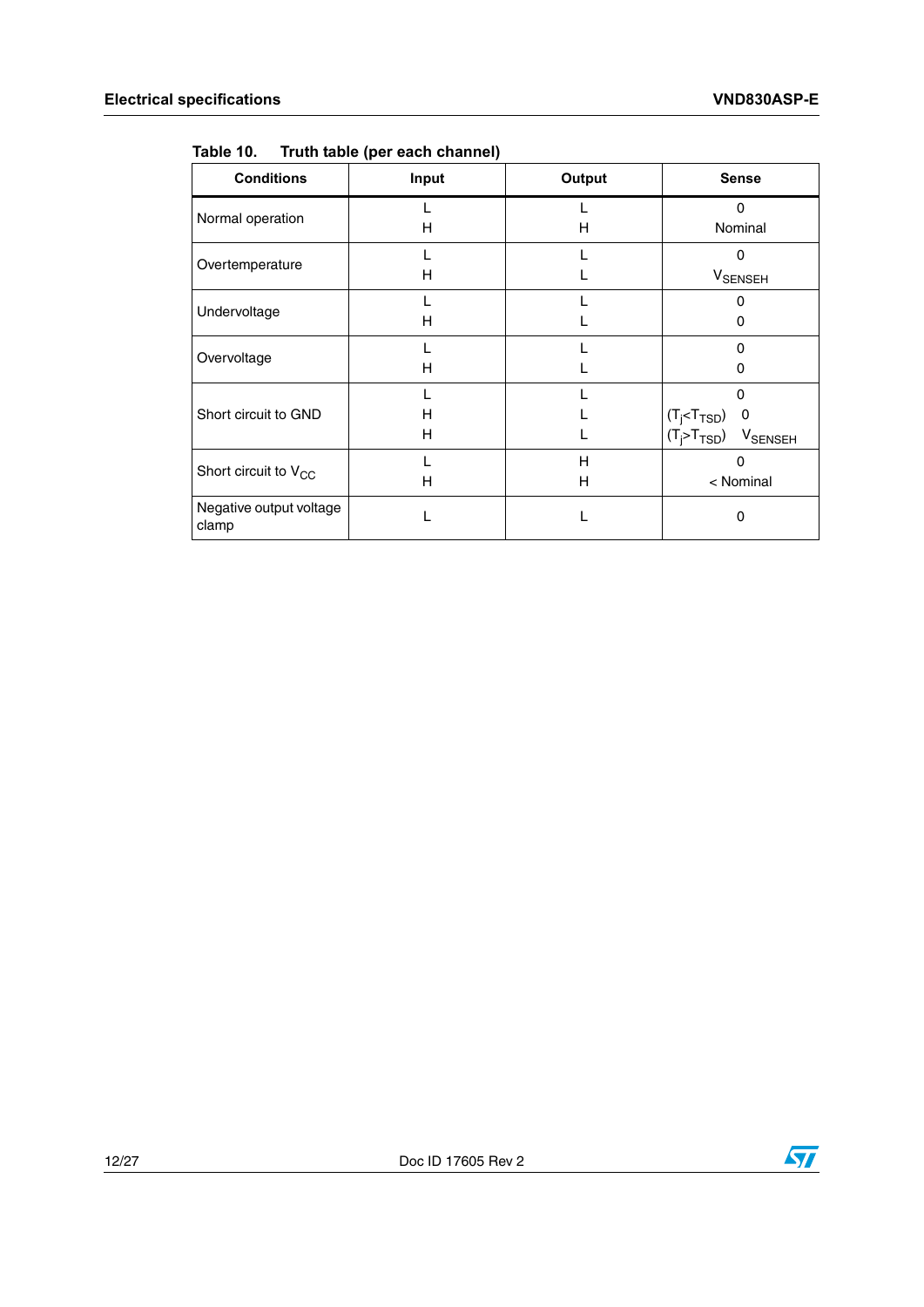| <b>ISO T/R 7637/1</b> |           |           | <b>Test levels</b> |           |                         |
|-----------------------|-----------|-----------|--------------------|-----------|-------------------------|
| test pulse            |           | Ш         | Ш                  | IV        | Delays and<br>impedance |
|                       | $-25V$    | $-50V$    | $-75V$             | $-100V$   | 2 ms, 10 $\Omega$       |
| $\overline{c}$        | $+25V$    | $+50V$    | $+75V$             | $+100V$   | 0.2 ms, 10 $\Omega$     |
| За                    | $-25V$    | $-50V$    | $-100V$            | $-150V$   | 0.1 µs, 50 $\Omega$     |
| 3 <sub>b</sub>        | $+25V$    | $+50V$    | $+75V$             | $+100V$   | 0.1 µs, 50 $\Omega$     |
| 4                     | $-4V$     | $-5V$     | $-6V$              | $-7V$     | 100 ms, 0.01 $\Omega$   |
| 5                     | $+26.5$ V | $+46.5$ V | $+66.5$ V          | $+86.5$ V | 400 ms, $2 \Omega$      |

#### <span id="page-12-0"></span>Table 11 **Electrical transient requirements on V<sub>CC</sub> pin (part 1)**

#### <span id="page-12-1"></span>Table 12. **Electrical transient requirements on V<sub>CC</sub> pin (part 2)**

| ISO T/R 7637/1    |   |   | <b>Test levels results</b> |    |  |  |
|-------------------|---|---|----------------------------|----|--|--|
| <b>Test pulse</b> |   | н | Ш                          | IV |  |  |
|                   | ◠ | ⌒ | C                          |    |  |  |
| 2                 | ⌒ |   | r                          |    |  |  |
| За                | ⌒ | ⌒ | C                          | ⌒  |  |  |
| 3b                |   |   |                            |    |  |  |
| 4                 | ◠ |   | ⌒                          |    |  |  |
| 5                 |   | F | F                          | F  |  |  |

#### <span id="page-12-2"></span>Table 13. **Electrical transient requirements on V<sub>CC</sub> pin (part 3)**

| <b>Class</b> | <b>Contents</b>                                                                                                                                                               |
|--------------|-------------------------------------------------------------------------------------------------------------------------------------------------------------------------------|
| С            | All functions of the device are performed as designed after exposure to<br>disturbance.                                                                                       |
| Е            | One or more functions of the device is not performed as designed after exposure<br>to disturbance and cannot be returned to proper operation without replacing the<br>device. |

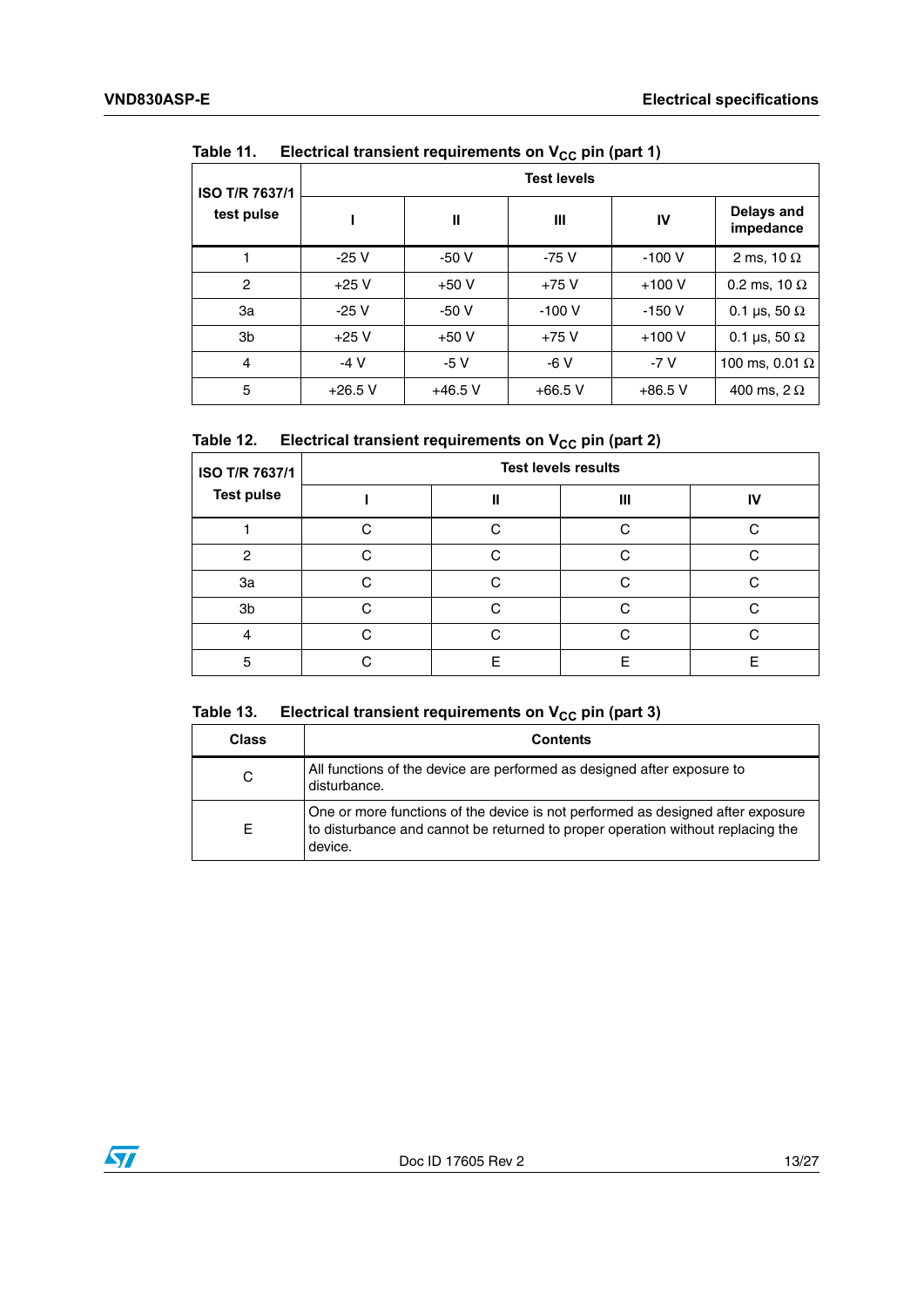<span id="page-13-0"></span>



14/27 Doc ID 17605 Rev 2

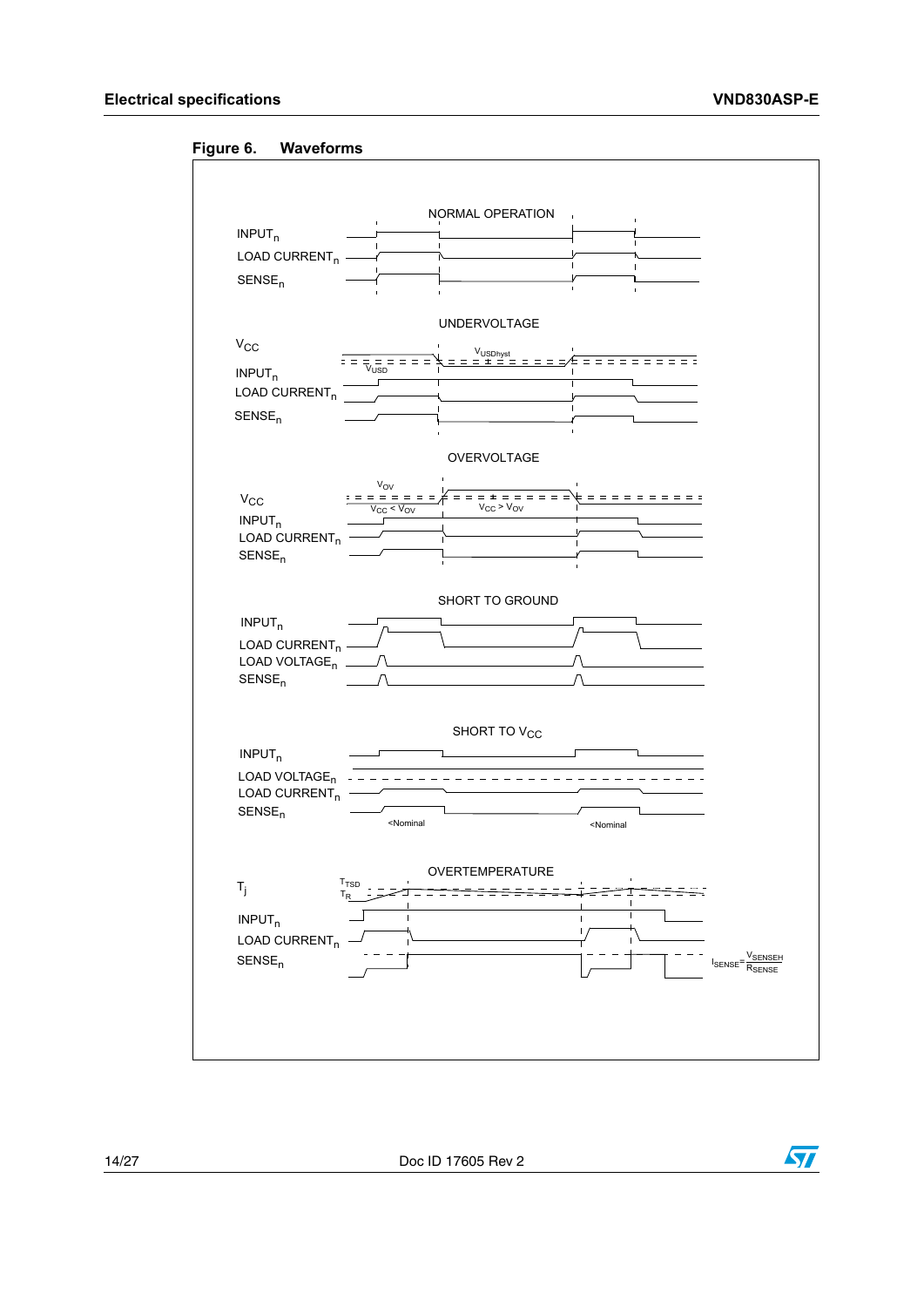<span id="page-14-6"></span><span id="page-14-5"></span> $\sqrt{2}$ 

## <span id="page-14-2"></span><span id="page-14-0"></span>**2.4 Electrical characteristics curves**

<span id="page-14-4"></span><span id="page-14-3"></span><span id="page-14-1"></span>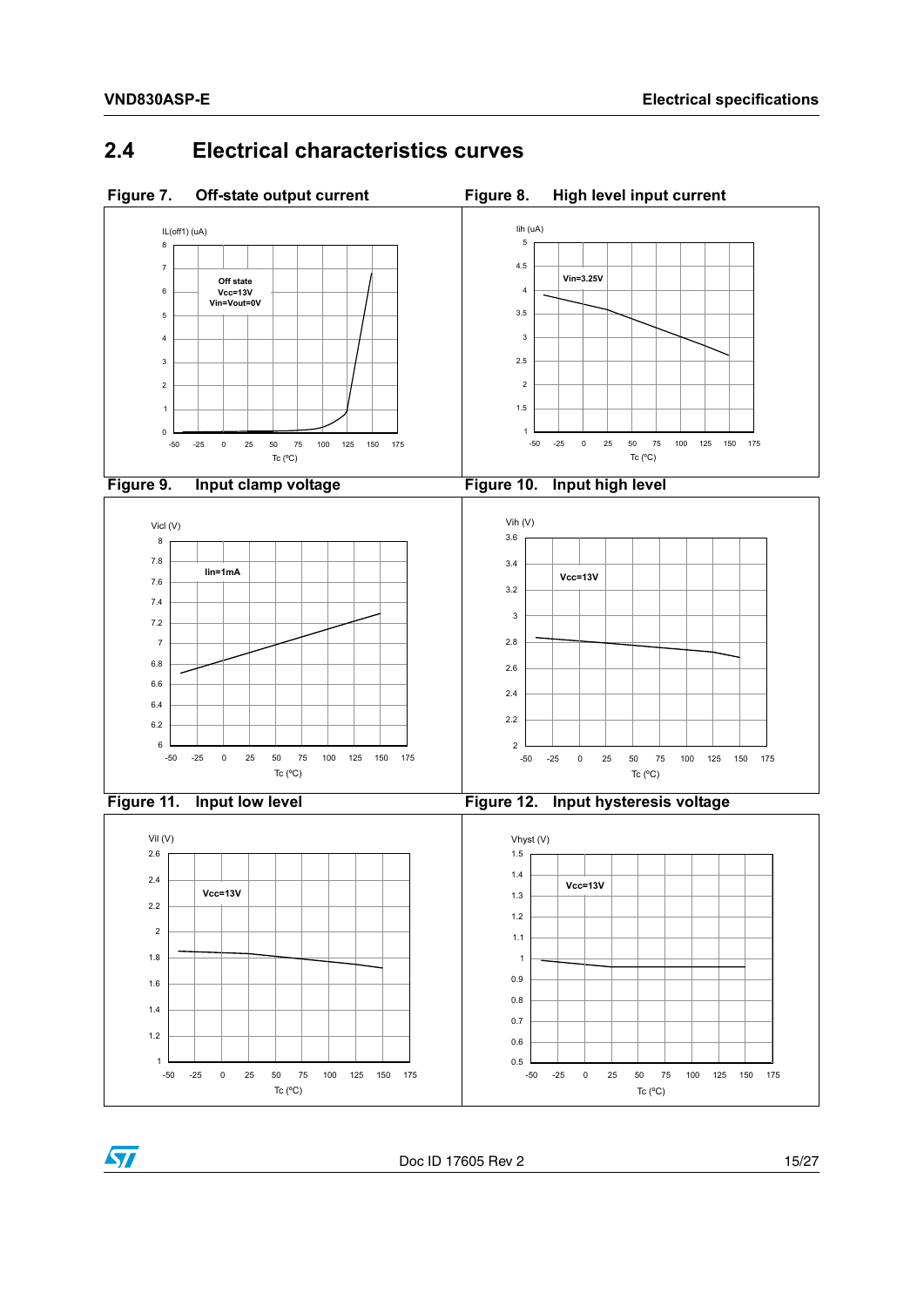<span id="page-15-5"></span> $\sqrt{27}$ 

<span id="page-15-3"></span><span id="page-15-2"></span><span id="page-15-1"></span><span id="page-15-0"></span>

<span id="page-15-4"></span>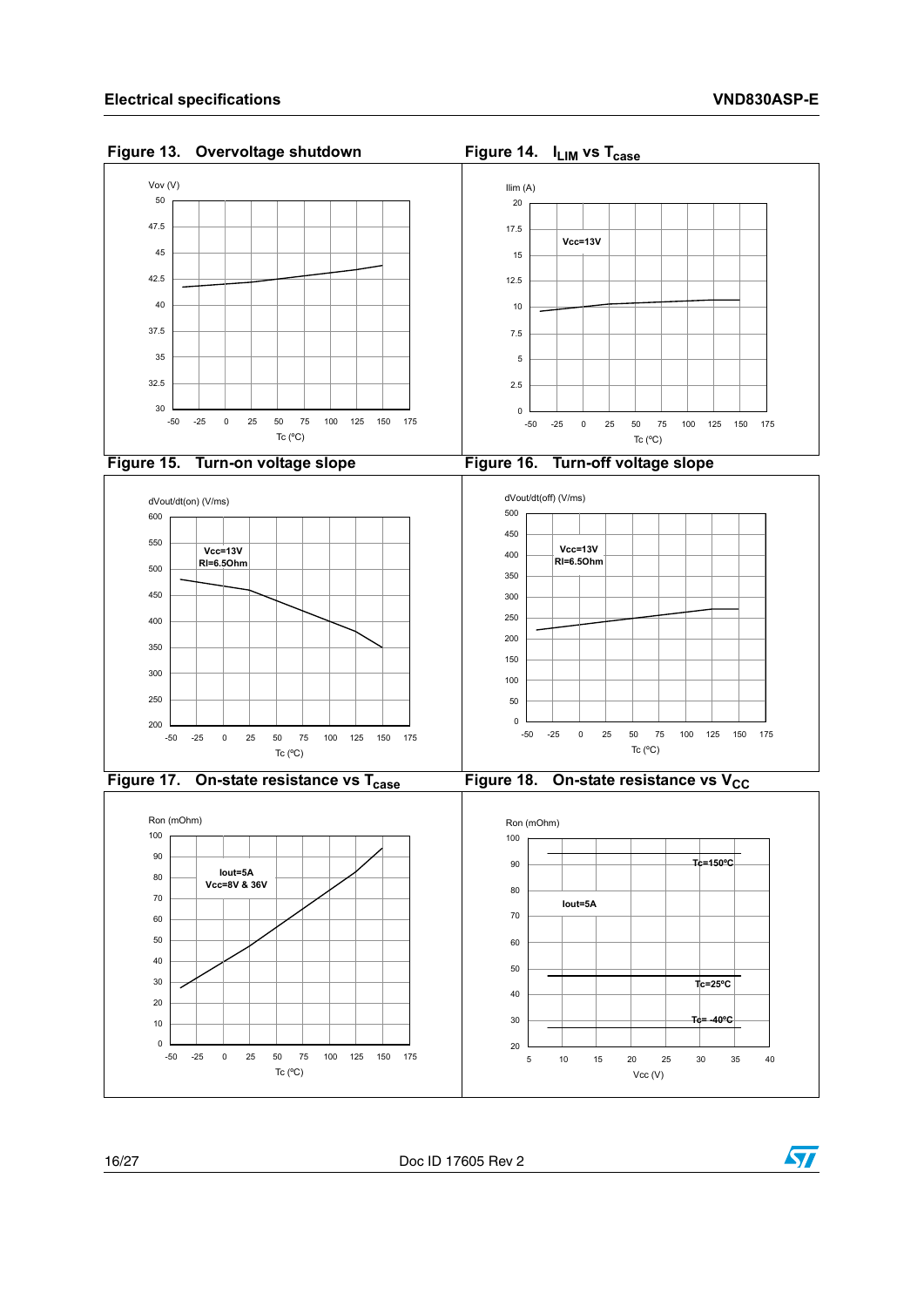## <span id="page-16-0"></span>**3 Application information**



<span id="page-16-3"></span>

### <span id="page-16-1"></span>**3.1 GND protection network against reverse battery**

#### <span id="page-16-2"></span>**3.1.1** Solution 1: resistor in the ground line (R<sub>GND</sub> only)

This can be used with any type of load.

The following is an indication on how to dimension the  $R_{GND}$  resistor.

- 1.  $R_{GND} \leq 600$  mV /  $I_{S(on)max}$
- 2.  $R_{GND} \geq (-V_{CC}) / (-I_{GND})$

where  $-I_{GND}$  is the DC reverse ground pin current and can be found in the absolute maximum rating section of the device's datasheet.

Power dissipation in  $R_{GND}$  (when  $V_{CC}$  < 0: during reverse battery situations) is:

 $P_D$ = (- $V_{CC}$ )<sup>2</sup>/ R<sub>GND</sub>

This resistor can be shared amongst several different HSDs. Please note that the value of this resistor should be calculated with formula (1) where  $I_{S(on)max}$  becomes the sum of the maximum on-state currents of the different devices.

Please note that if the microprocessor ground is not shared by the device ground then the  $R_{\text{GND}}$  produces a shift (I<sub>S(on)max</sub> \*  $R_{\text{GND}}$ ) in the input thresholds and the status output values. This shift varies depending on how many devices are ON in the case of several high-side drivers sharing the same  $R_{GND}$ .

If the calculated power dissipation leads to a large resistor or several devices have to share the same resistor then ST suggests to utilize solution 2 (see *[Section 3.1.2](#page-17-0)*).

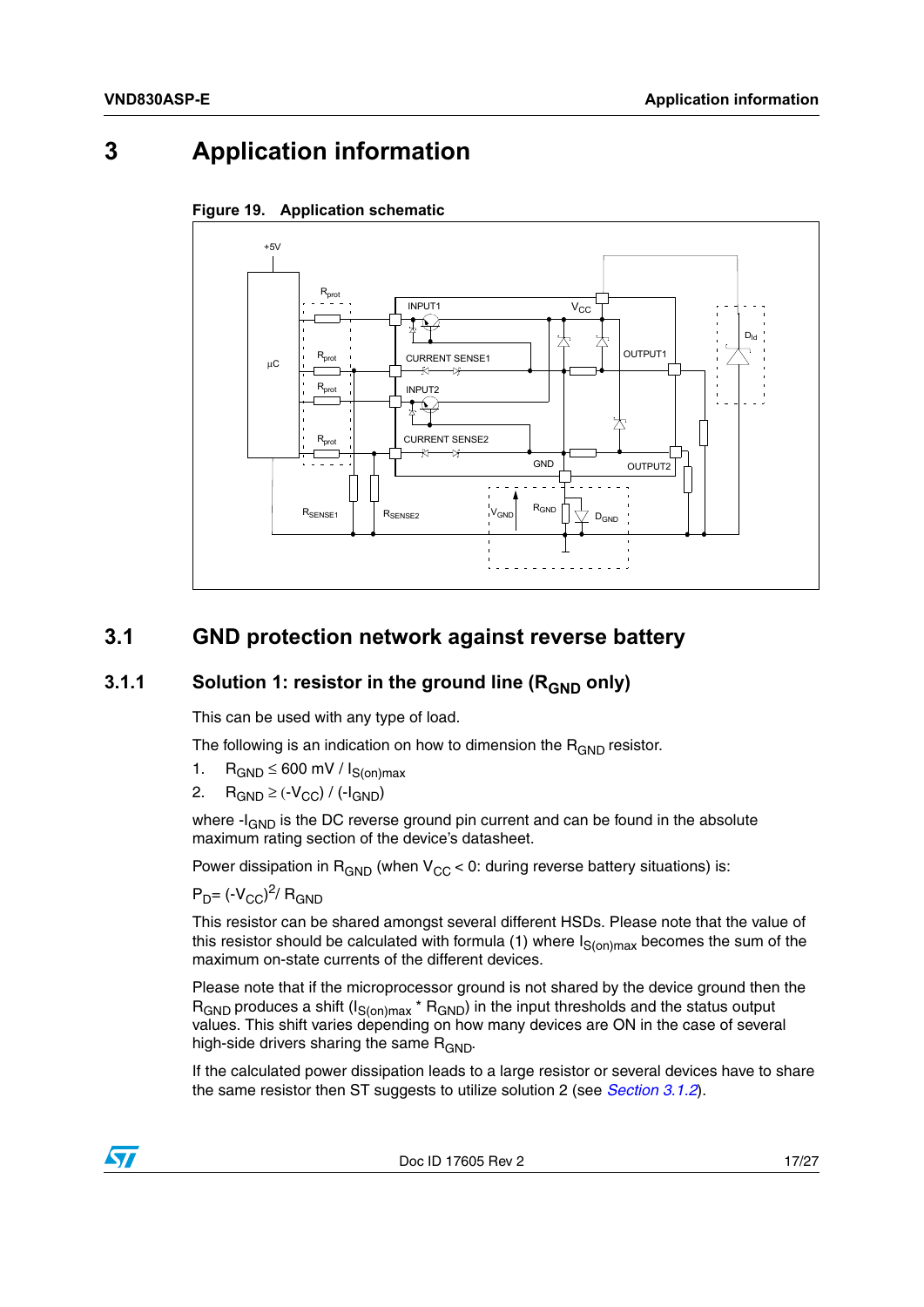### <span id="page-17-0"></span>**3.1.2** Solution 2: diode (D<sub>GND</sub>) in the ground line

A resistor ( $R_{GND} = 1$  k $\Omega$ ) should be inserted in parallel to  $D_{GND}$  if the device drives an inductive load.

This small signal diode can be safely shared amongst several different HSDs. Also in this case, the presence of the ground network produces a shift (∼600 mV) in the input threshold and in the status output values if the microprocessor ground is not common to the device ground. This shift does not vary if more than one HSD shares the same diode/resistor network.

Series resistor in INPUT and STATUS lines are also required to prevent that, during battery voltage transient, the current exceeds the absolute maximum rating.

Safest configuration for unused INPUT and STATUS pin is to leave them unconnected, while unused SENSE pin has to be connected to ground pin.

### <span id="page-17-1"></span>**3.2 Load dump protection**

 $D_{\text{ld}}$  is necessary (Voltage Transient Suppressor) if the load dump peak voltage exceeds the  $V_{CC}$  max DC rating. The same applies if the device is subject to transients on the  $V_{CC}$  line that are greater than the ones shown in *[Table 11](#page-12-0)*.

### <span id="page-17-2"></span>**3.3 MCU I/Os protection**

If a ground protection network is used and negative transient are present on the  $V_{CC}$  line, the control pins are pulled negative. ST suggests to insert a resistor  $(R_{prot})$  in line to prevent the microcontroller I/Os pins to latch-up.

The value of these resistors is a compromise between the leakage current of microcontroller and the current required by the HSD I/Os (Input levels compatibility) with the latch-up limit of microcontroller I/Os.

 $-V_{CCpeak}/I_{latchup} \leq R_{prot} \leq (V_{OH\mu C} - V_{IH} - V_{GND}) / I_{IHmax}$ 

Calculation example:

For  $V_{CCpeak}$  = -100 V and  $I_{\text{latchup}} \ge 20$  mA;  $V_{\text{OHuc}} \ge 4.5$  V

5 kΩ  $\leq$  R<sub>prot</sub>  $\leq$  65 kΩ.

Recommended values:

 $R_{prot} = 10 k\Omega$ .

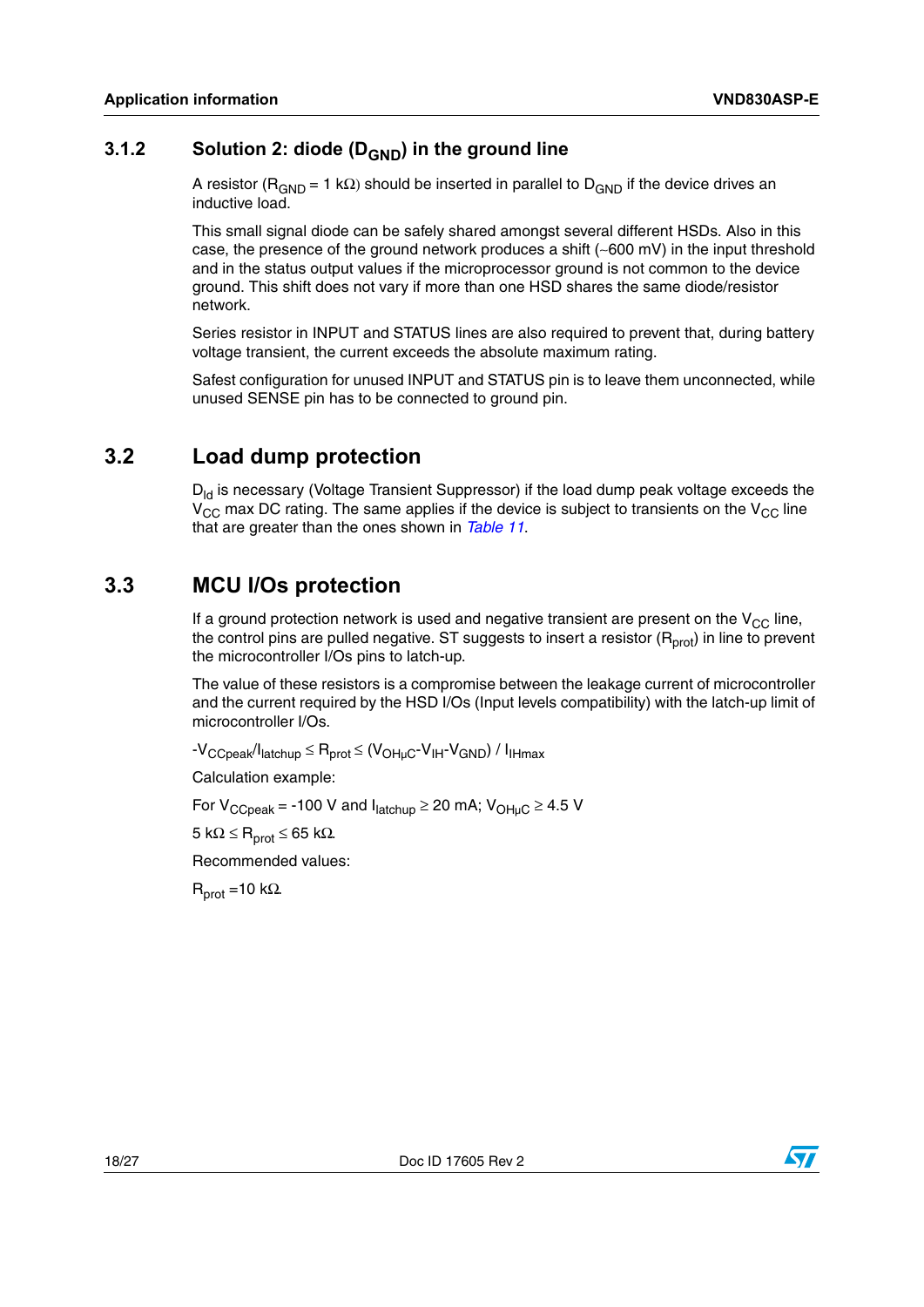## <span id="page-18-0"></span>**3.4 PowerSO-10 maximum demagnetization energy**  $(V_{CC} = 13.5 V)$



<span id="page-18-1"></span>

1. Values are generated with R<sub>L</sub> = 0 Ω<br>In case of repetitive pulses, T<sub>istart</sub> (at beginning of each demagnetization) of every pulse must not exceed<br>the temperature specified above for curves B and C.

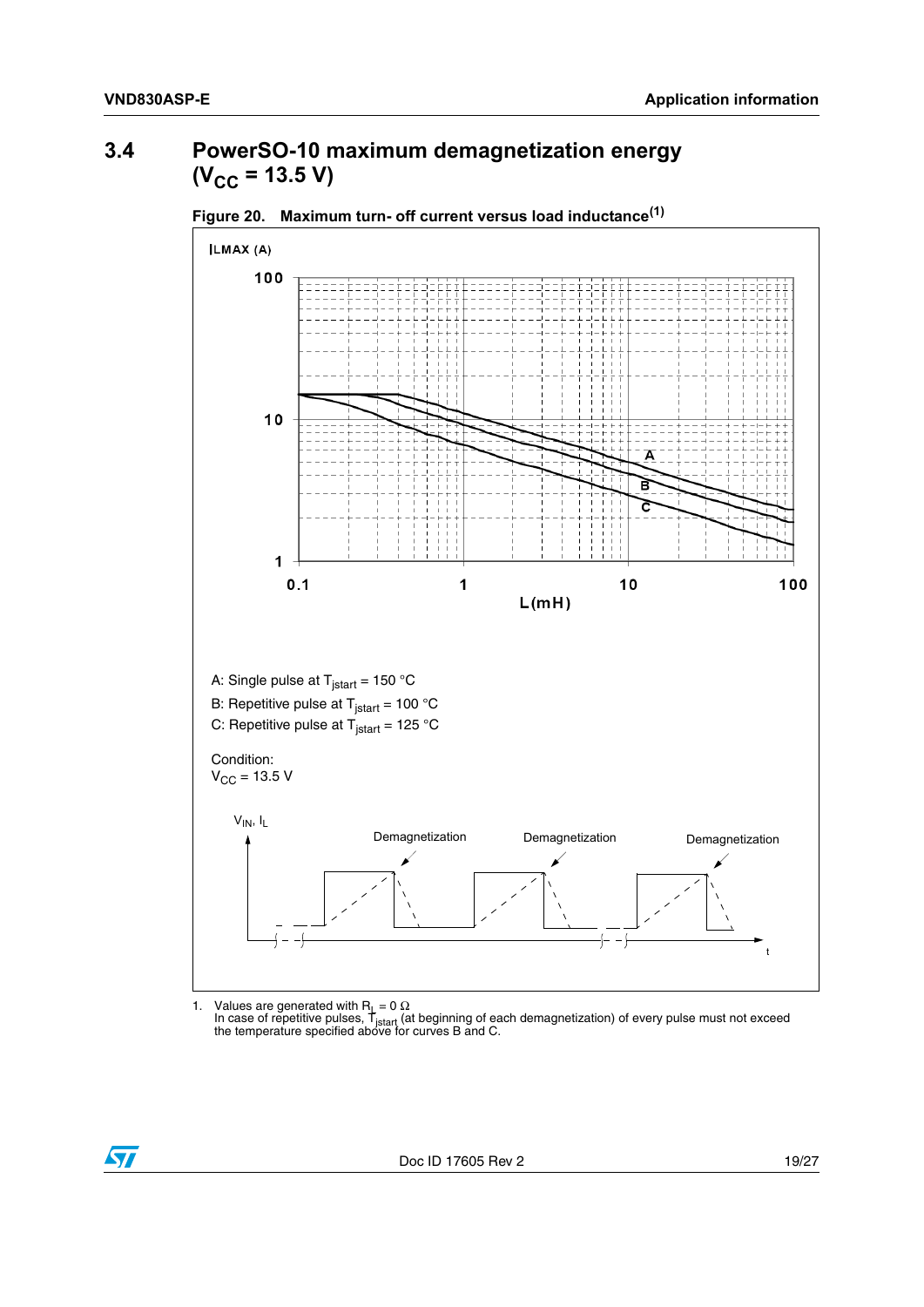## <span id="page-19-0"></span>**4 Package and PCB thermal data**

### <span id="page-19-1"></span>**4.1 PowerSO-10 thermal data**

<span id="page-19-2"></span>**Figure 21. PowerSO-10 PC board(1)**



1. Layout condition of R<sub>th</sub> and Z<sub>th</sub> measurements (PCB FR4 area= 58 mm x 58 mm, PCB thickness=2 mm, Cu thickness = 35 µm, Copper areas: from minimum pad lay-out to 8 cm<sup>2</sup>).



<span id="page-19-3"></span>Figure 22. R<sub>thj-amb</sub> vs PCB copper area in open box free air condition

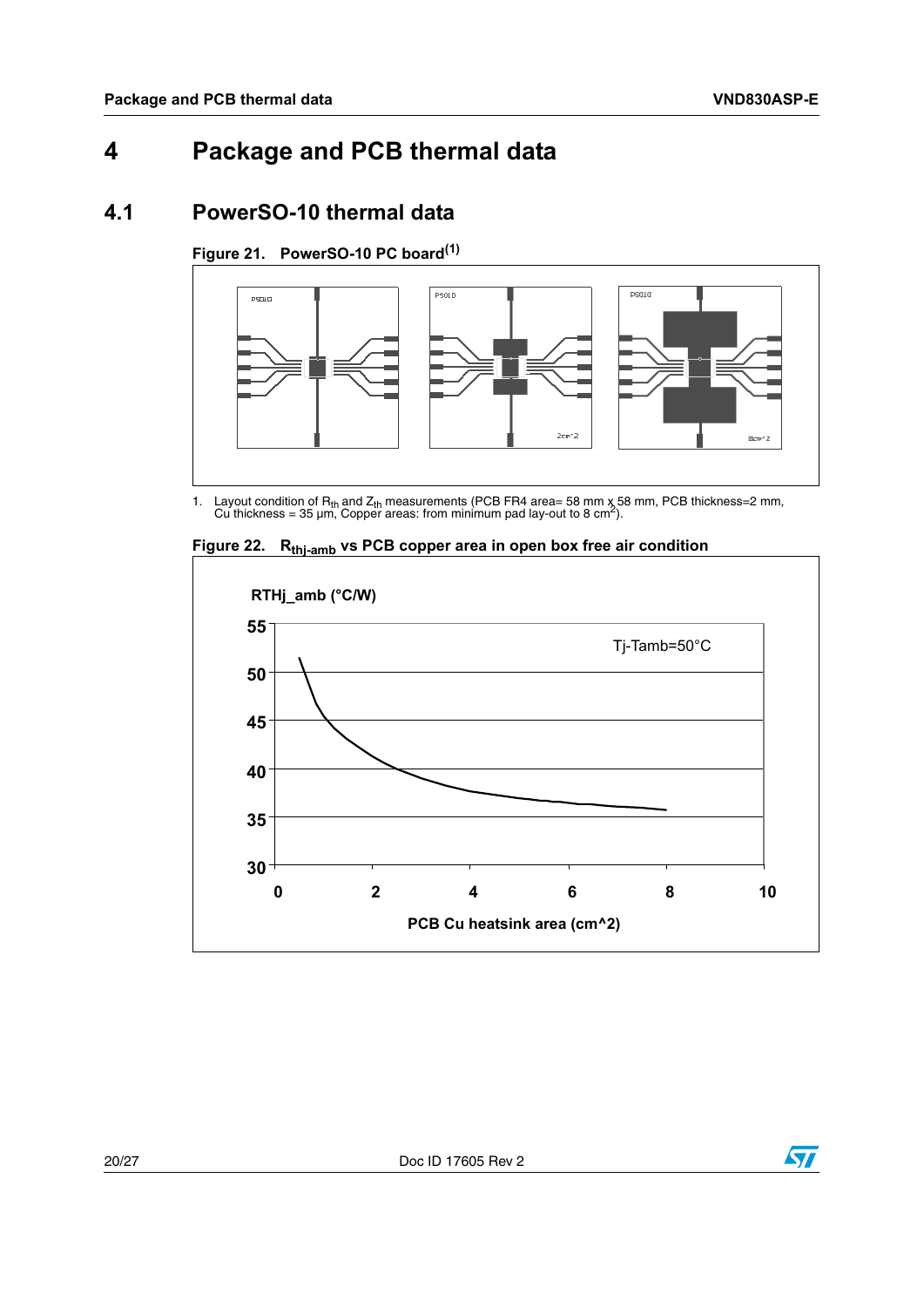

<span id="page-20-0"></span>**Figure 23. PowerSO-10 thermal impedance junction ambient single pulse**

**Equation 1**: pulse calculation formula

 $Z_{TH\delta} = R_{TH} \cdot \delta + Z_{THtp} (1 - \delta)$ where  $\delta = \frac{t}{p}$  T

<span id="page-20-1"></span>

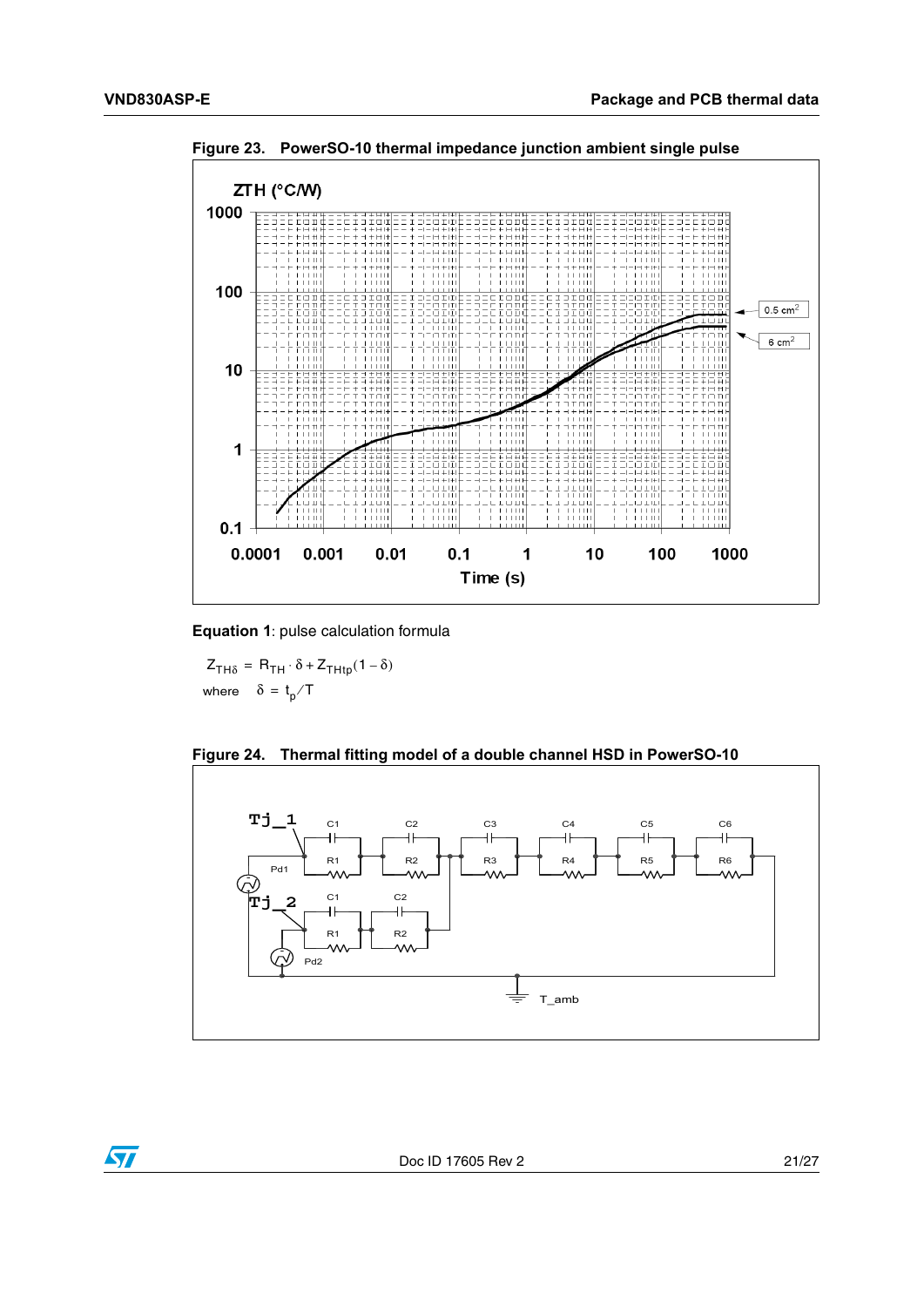| Area/island (cm <sup>2</sup> ) | 0.5      | 6  |
|--------------------------------|----------|----|
| R1 $(^{\circ}C/W)$             | 0.15     |    |
| R2 (°C/W)                      | 0.8      |    |
| R3 (°C/W)                      | 0.7      |    |
| R4 (°C/W)                      | 0.8      |    |
| R5 (°C/W)                      | 12       |    |
| R6 (°C/W)                      | 37       | 22 |
| C1 (W.s/ $\degree$ C)          | 0.0006   |    |
| C2 (W.s $\sqrt{\circ}$ C)      | 2.10E-03 |    |
| C3 (W.s/ $\degree$ C)          | 0.013    |    |
| C4 (W.s/ $\degree$ C)          | 0.3      |    |
| C5 (W.s/ $\degree$ C)          | 0.75     |    |
| $C6$ (W.s/ $\degree C$ )       | 3        | 5  |

#### <span id="page-21-0"></span>Table 14. **Thermal parameter**

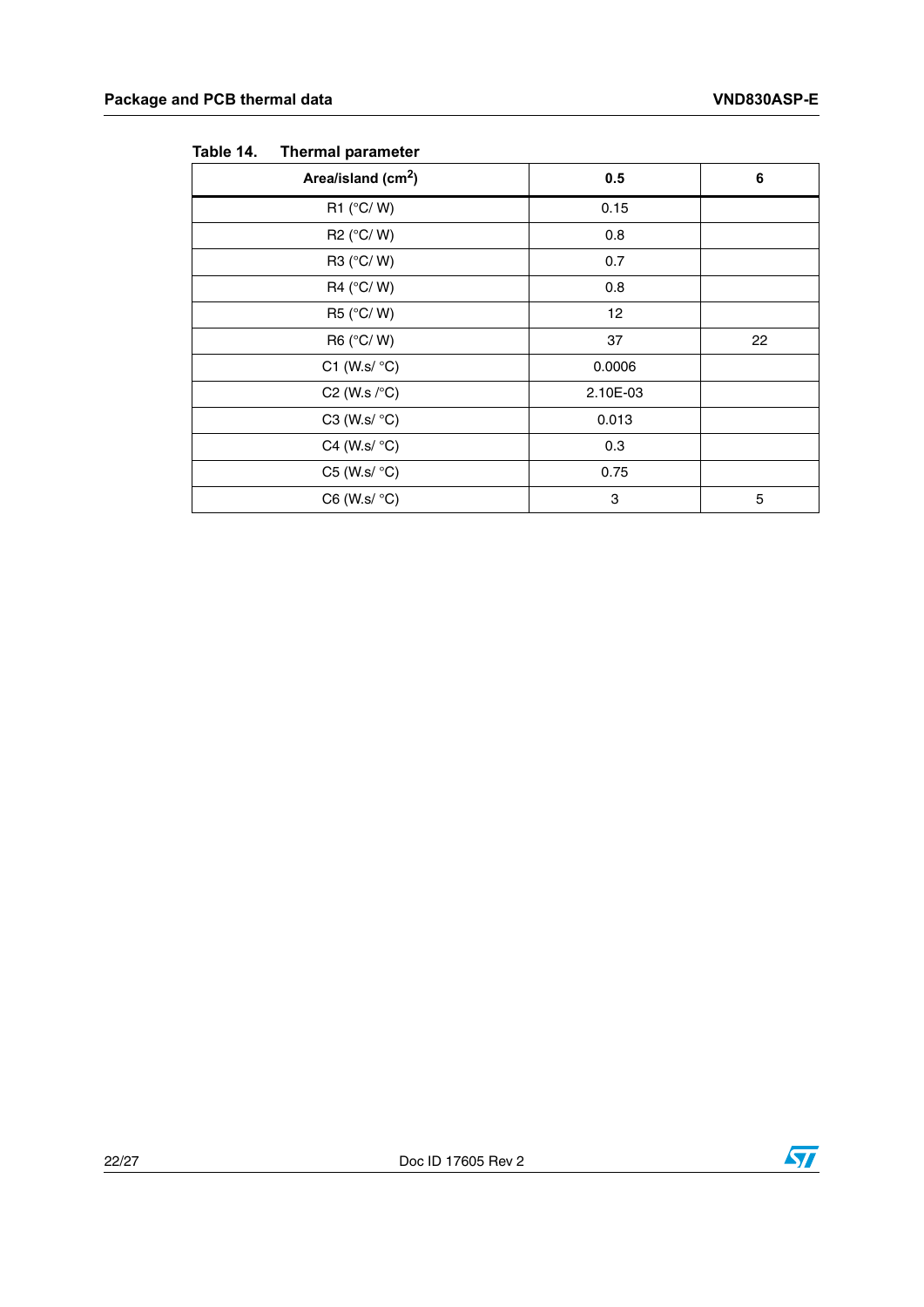## <span id="page-22-0"></span>**5 Package and packing information**

## <span id="page-22-1"></span>**5.1 ECOPACK® packages**

In order to meet environmental requirements, ST offers these devices in different grades of ECOPACK® packages, depending on their level of environmental compliance. ECOPACK® specifications, grade definitions and product status are available at: www.st.com. ECOPACK® is an ST trademark.

## <span id="page-22-2"></span>**5.2 PowerSO-10 mechanical data**

<span id="page-22-3"></span>



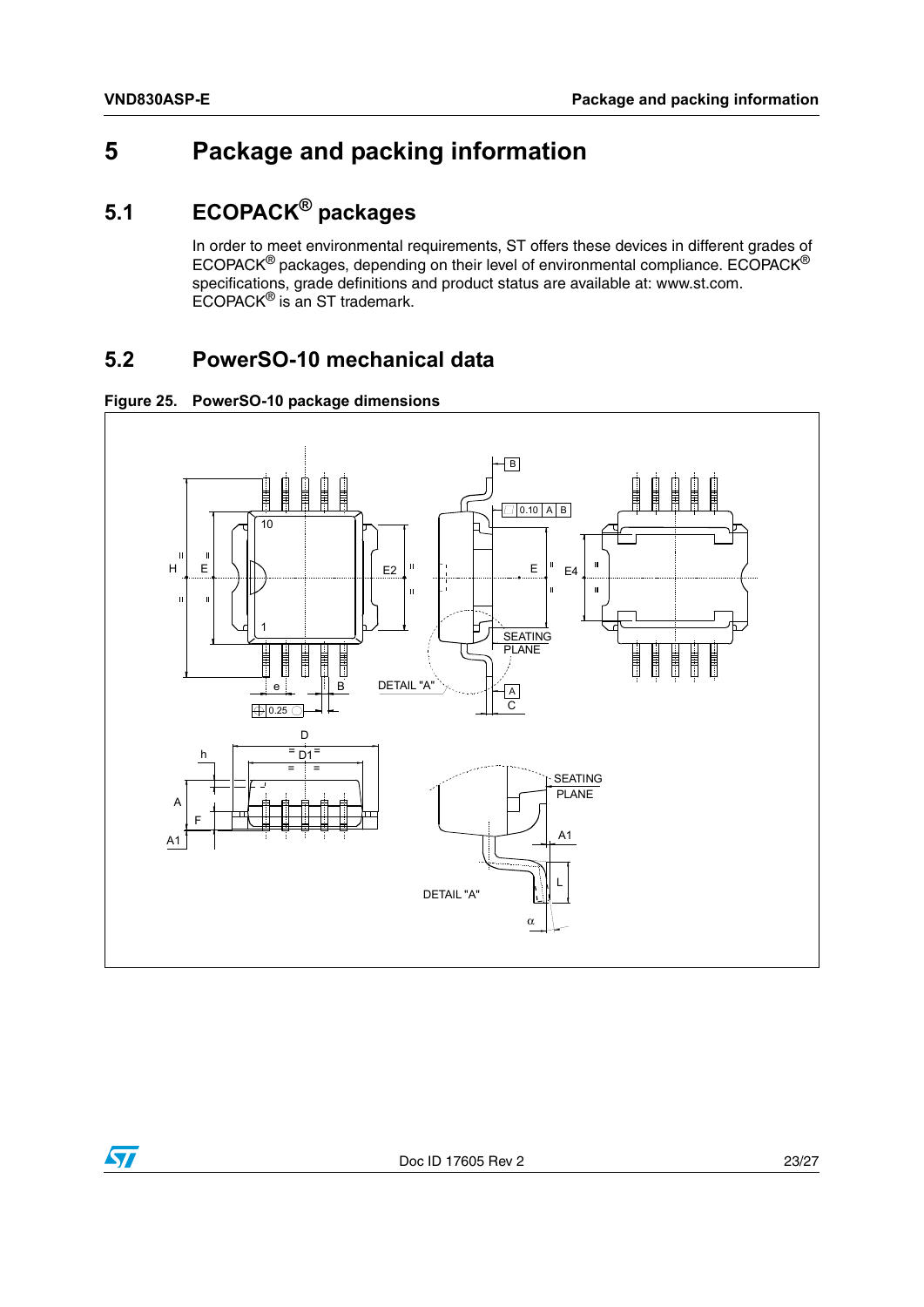|                                   |                    | <b>Millimeters</b> |             |
|-----------------------------------|--------------------|--------------------|-------------|
| Dim.                              | Min.               | Typ.               | Max.        |
| $\mathsf A$                       | 3.35               |                    | 3.65        |
| $A^{(1)}$                         | 3.4                |                    | $3.6\,$     |
| A1                                | $\mathsf 0$        |                    | 0.10        |
| $\sf B$                           | 0.40               |                    | 0.60        |
| B(1)                              | 0.37               |                    | 0.53        |
| $\mathsf C$                       | 0.35               |                    | 0.55        |
| $C^{(1)}$                         | 0.23               |                    | 0.32        |
| D                                 | 9.40               |                    | 9.60        |
| D1                                | 7.40               |                    | 7.60        |
| E                                 | 9.30               |                    | 9.50        |
| E <sub>2</sub>                    | 7.20               |                    | 7.60        |
| $E2^{(1)}$                        | 7.30               |                    | 7.50        |
| $\mathsf{E}4$                     | 5.90               |                    | 6.10        |
| $E4^{(1)}$                        | 5.90               |                    | 6.30        |
| $\mathsf{e}% _{t}\left( t\right)$ |                    | 1.27               |             |
| $\mathsf F$                       | 1.25               |                    | 1.35        |
| F <sup>(1)</sup>                  | 1.20               |                    | 1.40        |
| $\boldsymbol{\mathsf{H}}$         | 13.80              |                    | 14.40       |
| H <sup>(1)</sup>                  | 13.85              |                    | 14.35       |
| $\boldsymbol{\mathsf{h}}$         |                    | 0.50               |             |
| L                                 | 1.20               |                    | 1.80        |
| $L^{(1)}$                         | 0.80               |                    | 1.10        |
| $\alpha$                          | $\mathsf{O}^\circ$ |                    | $8^{\circ}$ |
| $\alpha^{(1)}$                    | $2^{\circ}$        |                    | $8^{\circ}$ |

<span id="page-23-0"></span>Table 15 **Table 15. PowerSO-10 mechanical data**

1. Muar only POA P013P.

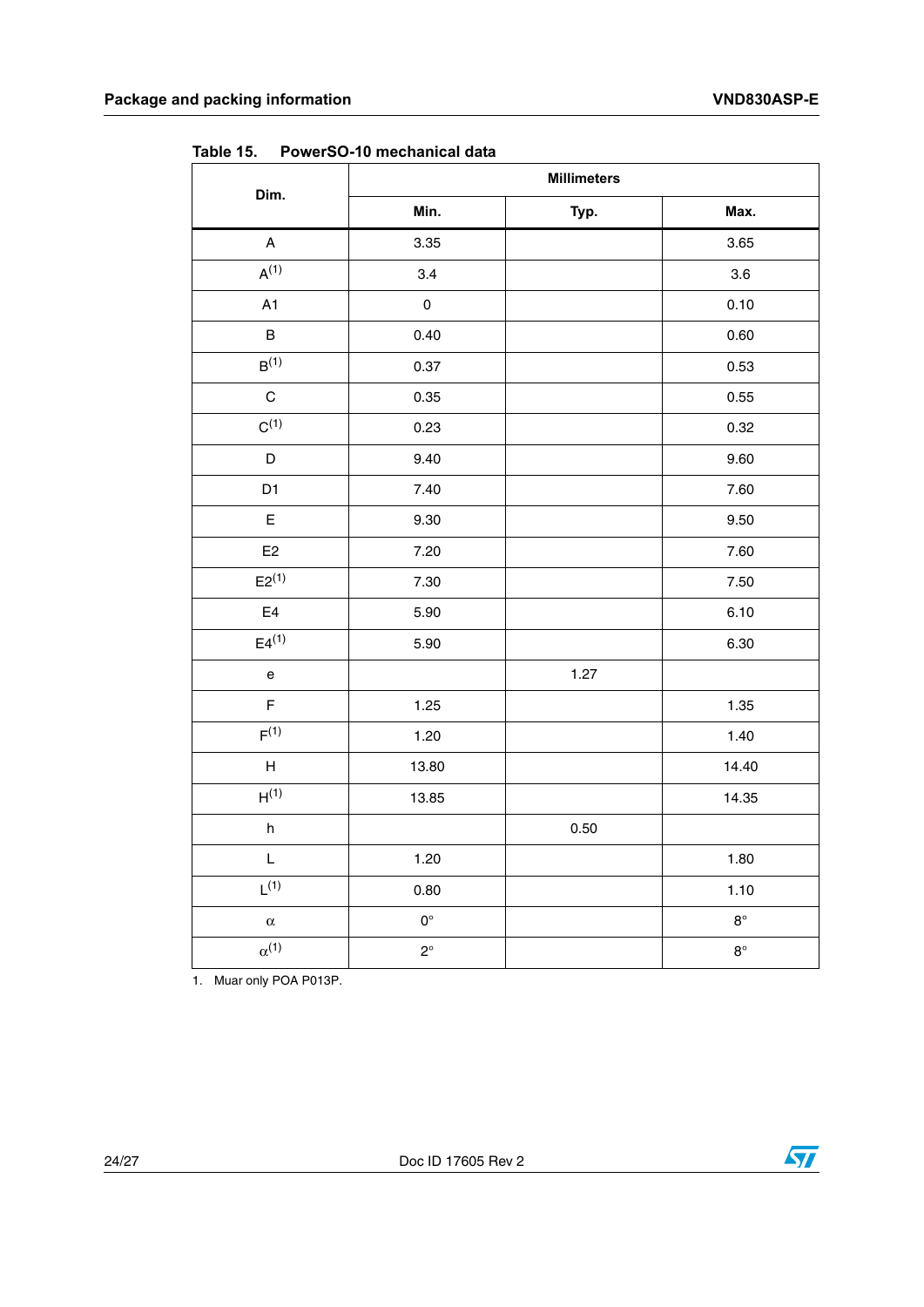### <span id="page-24-0"></span>**5.3 PowerSO-10 packing information**

<span id="page-24-1"></span>**Figure 26. PowerSO-10 suggested pad layout and tube shipment (no suffix)**



<span id="page-24-2"></span>



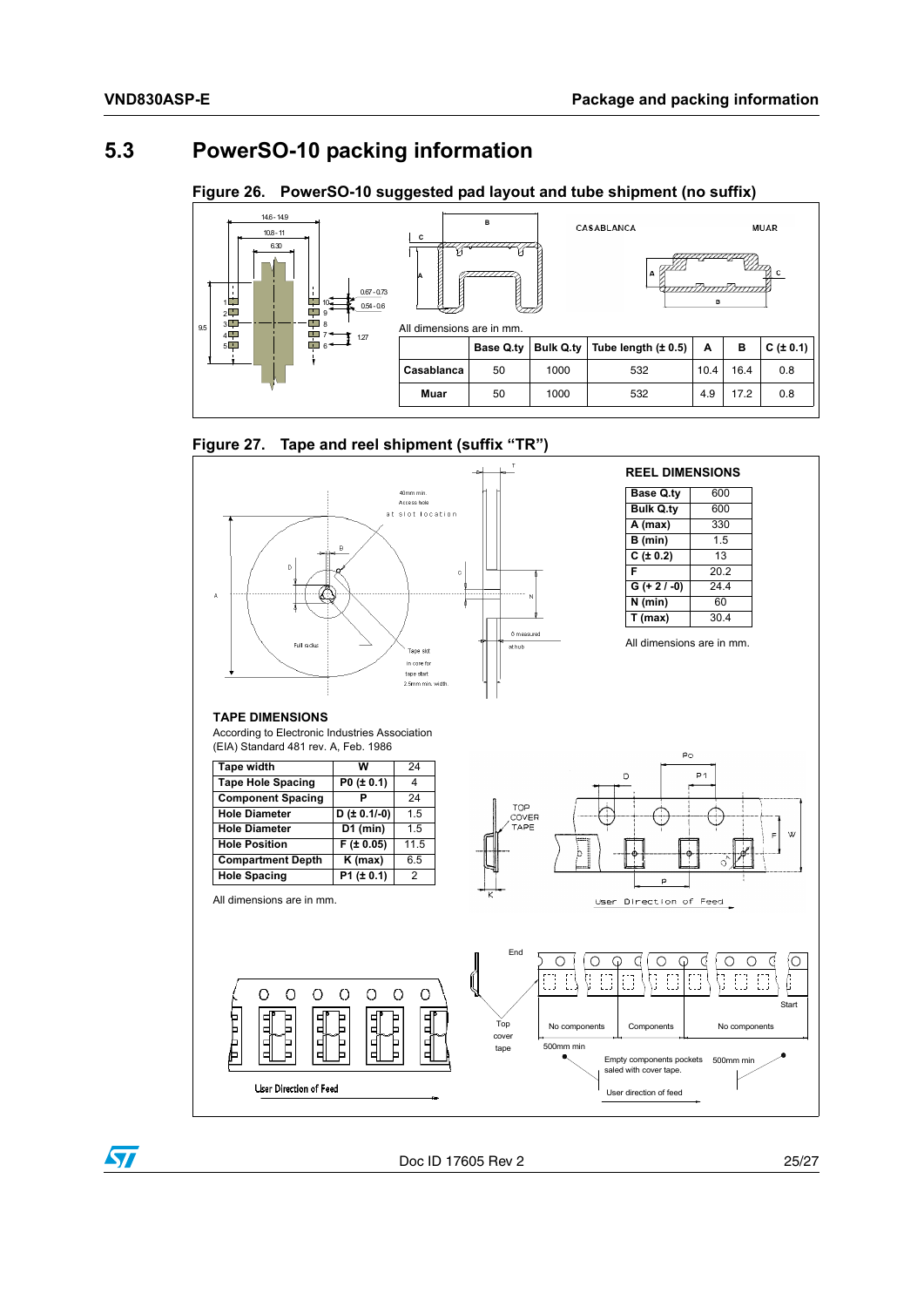# <span id="page-25-0"></span>**6 Revision history**

#### <span id="page-25-1"></span>Table 16. **Document revision history**

| <b>Date</b> | <b>Revision</b> | <b>Changes</b>            |  |
|-------------|-----------------|---------------------------|--|
| 19-Jul-2010 |                 | Initial release.          |  |
| 19-Sep-2013 | 0               | <b>Updated Disclaimer</b> |  |

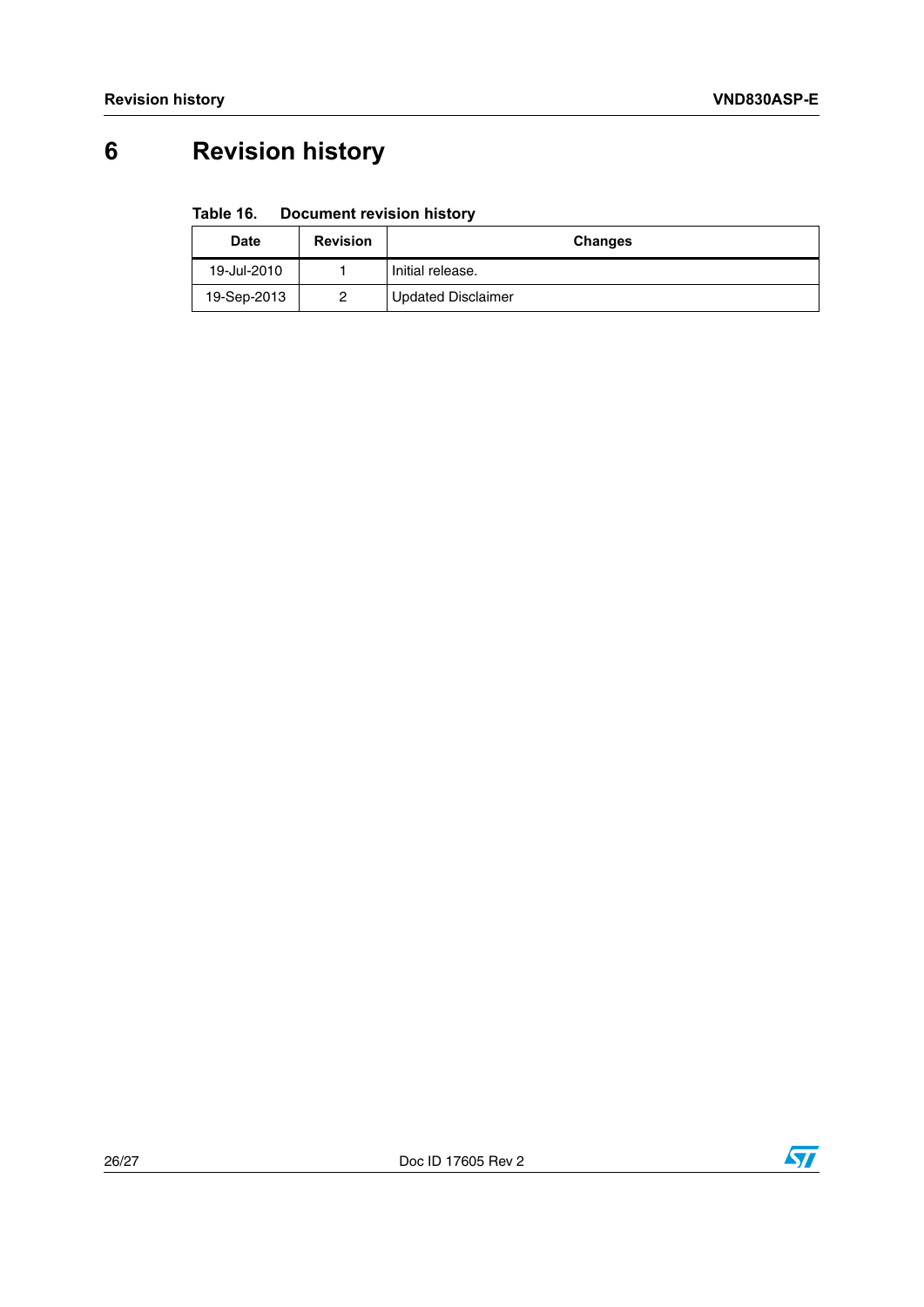#### **Please Read Carefully:**

Information in this document is provided solely in connection with ST products. STMicroelectronics NV and its subsidiaries ("ST") reserve the right to make changes, corrections, modifications or improvements, to this document, and the products and services described herein at any time, without notice.

All ST products are sold pursuant to ST's terms and conditions of sale.

Purchasers are solely responsible for the choice, selection and use of the ST products and services described herein, and ST assumes no liability whatsoever relating to the choice, selection or use of the ST products and services described herein.

No license, express or implied, by estoppel or otherwise, to any intellectual property rights is granted under this document. If any part of this document refers to any third party products or services it shall not be deemed a license grant by ST for the use of such third party products or services, or any intellectual property contained therein or considered as a warranty covering the use in any manner whatsoever of such third party products or services or any intellectual property contained therein.

**UNLESS OTHERWISE SET FORTH IN ST'S TERMS AND CONDITIONS OF SALE ST DISCLAIMS ANY EXPRESS OR IMPLIED WARRANTY WITH RESPECT TO THE USE AND/OR SALE OF ST PRODUCTS INCLUDING WITHOUT LIMITATION IMPLIED WARRANTIES OF MERCHANTABILITY, FITNESS FOR A PARTICULAR PURPOSE (AND THEIR EQUIVALENTS UNDER THE LAWS OF ANY JURISDICTION), OR INFRINGEMENT OF ANY PATENT, COPYRIGHT OR OTHER INTELLECTUAL PROPERTY RIGHT.**

**ST PRODUCTS ARE NOT DESIGNED OR AUTHORIZED FOR USE IN: (A) SAFETY CRITICAL APPLICATIONS SUCH AS LIFE SUPPORTING, ACTIVE IMPLANTED DEVICES OR SYSTEMS WITH PRODUCT FUNCTIONAL SAFETY REQUIREMENTS; (B) AERONAUTIC APPLICATIONS; (C) AUTOMOTIVE APPLICATIONS OR ENVIRONMENTS, AND/OR (D) AEROSPACE APPLICATIONS OR ENVIRONMENTS. WHERE ST PRODUCTS ARE NOT DESIGNED FOR SUCH USE, THE PURCHASER SHALL USE PRODUCTS AT PURCHASER'S SOLE RISK, EVEN IF ST HAS BEEN INFORMED IN WRITING OF SUCH USAGE, UNLESS A PRODUCT IS EXPRESSLY DESIGNATED BY ST AS BEING INTENDED FOR "AUTOMOTIVE, AUTOMOTIVE SAFETY OR MEDICAL" INDUSTRY DOMAINS ACCORDING TO ST PRODUCT DESIGN SPECIFICATIONS. PRODUCTS FORMALLY ESCC, QML OR JAN QUALIFIED ARE DEEMED SUITABLE FOR USE IN AEROSPACE BY THE CORRESPONDING GOVERNMENTAL AGENCY.**

Resale of ST products with provisions different from the statements and/or technical features set forth in this document shall immediately void any warranty granted by ST for the ST product or service described herein and shall not create or extend in any manner whatsoever, any liability of ST.

ST and the ST logo are trademarks or registered trademarks of ST in various countries. Information in this document supersedes and replaces all information previously supplied. The ST logo is a registered trademark of STMicroelectronics. All other names are the property of their respective owners.

© 2013 STMicroelectronics - All rights reserved

STMicroelectronics group of companies

Australia - Belgium - Brazil - Canada - China - Czech Republic - Finland - France - Germany - Hong Kong - India - Israel - Italy - Japan - Malaysia - Malta - Morocco - Philippines - Singapore - Spain - Sweden - Switzerland - United Kingdom - United States of America

**www.st.com**



Doc ID 17605 Rev 2 27/27